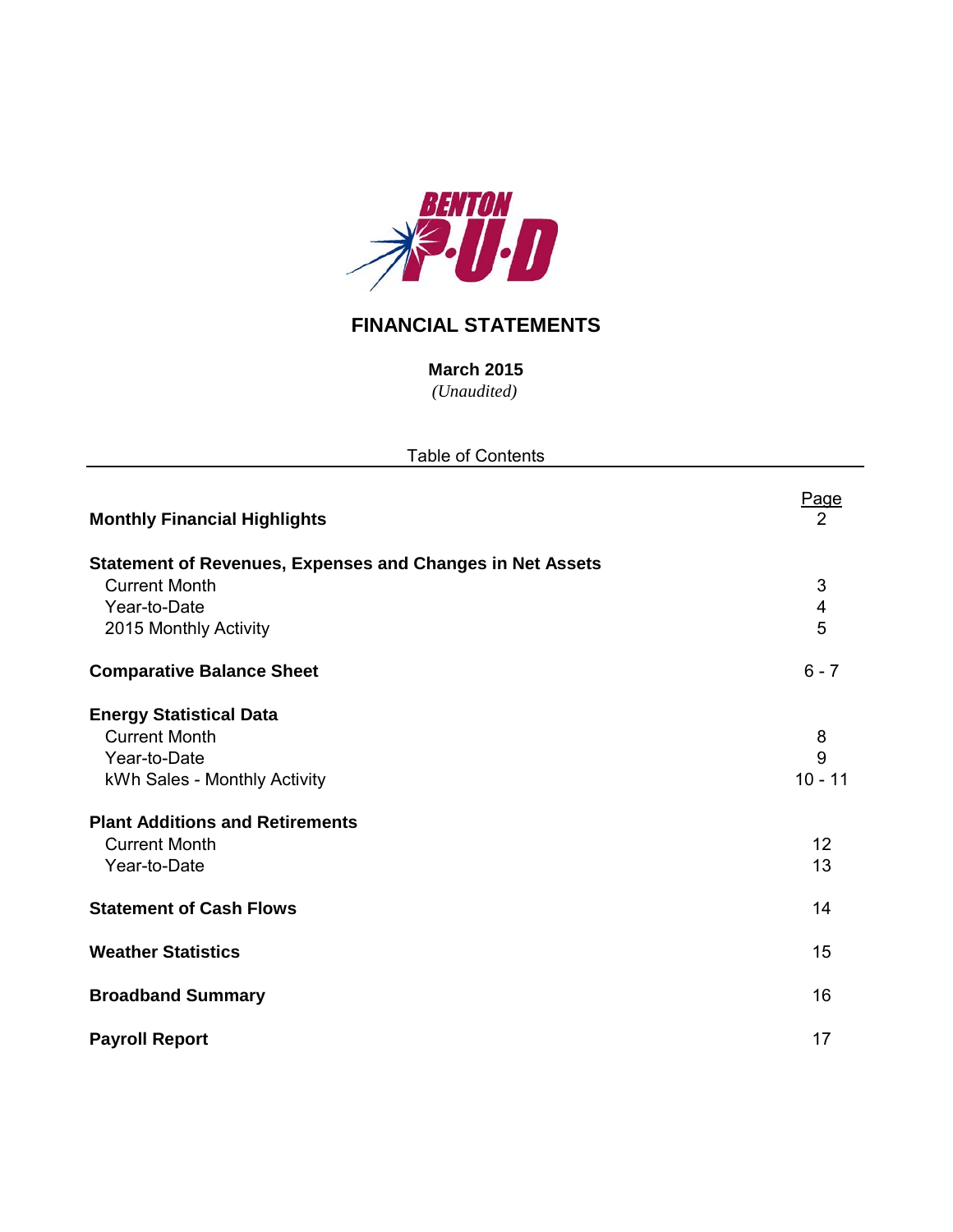

# *Financial Highlights March 2015*

 *Issue date: 4/27/15*

Financial highlights for the month of March:

- $\triangleright$  District operations resulted in an increase in net assets of \$950,000 for the month.
- The average temperature of 51.5° was 5.0° above normal. Cumulative heating degree days were 25% below last year.
- 
- $\triangleright$  Total retail kWh billed during March was down 8% from last year and 8% below budget.<br>  $\triangleright$  Net power supply costs were \$4.7 million for the month with sales for resale of \$2.5 million Net power supply costs were \$4.7 million for the month with sales for resale of \$2.5 million and an average price of \$23 per MWh.
- March's non-power operating costs of \$2.0 million before taxes and depreciation were 7% above budget. > March's non-power operating costs of vector matches <br>
→ Capital expenditures were \$1.1M for the month.
- 

| (in thousands of dollars)     |            |           |            |     |     |            |     |     |            |     |            |            |                  |                                |
|-------------------------------|------------|-----------|------------|-----|-----|------------|-----|-----|------------|-----|------------|------------|------------------|--------------------------------|
| <b>Change in Net Position</b> | <b>Jan</b> | Feb       | Mar        | Apr | May | <b>Jun</b> | Jul | Aug | <b>Sep</b> | Oct | <b>Nov</b> | <b>Dec</b> | <b>Total YTD</b> | <b>Annual</b><br><b>Budget</b> |
| Actual                        | \$1,013    | (\$1,035) | \$945      |     |     |            |     |     |            |     |            |            | \$923            |                                |
| <b>Budget</b>                 | \$2,416    | (8866)    | \$674      |     |     |            |     |     |            |     |            |            | \$2,225          | (\$1,083)                      |
|                               |            |           |            |     |     |            |     |     |            |     |            |            |                  |                                |
| <b>Net Power Costs</b>        | Jan        | Feb       | Mar        | Apr | May | Jun        | Jul | Aug | Sep        | Oct | Nov        | <b>Dec</b> | <b>Total</b>     | Annual<br><b>Budget</b>        |
| Power Supply Costs            | \$7,467    | \$7,190   | \$7,192    |     |     |            |     |     |            |     |            |            | \$21,850         | \$89,745                       |
| Less: Sales for Resale        | (2, 243)   | (1,949)   | (2, 514)   |     |     |            |     |     |            |     |            |            | (6,706)          | (12, 290)                      |
| <b>Net Power Costs</b>        | \$5,224    | \$5,241   | \$4,679    |     |     |            |     |     |            |     |            |            | \$15,144         | \$77,455                       |
|                               |            |           |            |     |     |            |     |     |            |     |            |            |                  |                                |
| <b>Net Capital Costs</b>      | Jan        | Feb       | <b>Mar</b> | Apr | May | Jun        | Jul | Aug | <b>Sep</b> | Oct | <b>Nov</b> | <b>Dec</b> | <b>Total</b>     | <b>Annual</b><br><b>Budget</b> |
| Capital Expenditures          | \$688      | \$870     | \$1,147    |     |     |            |     |     |            |     |            |            | \$2,706          | \$14,653                       |
| Less: Capital Contributions   | (55)       | (64)      | (142)      |     |     |            |     |     |            |     |            |            | (262)            | (2, 116)                       |
| <b>Net Capital Costs</b>      | \$633      | \$806     | \$1,005    |     |     |            |     |     |            |     |            |            | \$2,444          | \$12,537                       |
|                               |            |           |            |     |     |            |     |     |            |     |            |            |                  |                                |
| <b>Load Statistics</b>        | Jan        | Feb       | <b>Mar</b> | Apr | May | Jun        | Jul | Aug | Sep        | Oct | <b>Nov</b> | <b>Dec</b> | <b>Total</b>     | Annual<br><b>Budget</b>        |
| aMW - Retail Sales Billed     | 179        | 178       | 148        |     |     |            |     |     |            |     |            |            | 168              | 196                            |
| aMW - Sales for Resale        | 107        | 135       | 145        |     |     |            |     |     |            |     |            |            | 129              | 39                             |









| <b>Current Ratio</b>                    | 3.84:1 |
|-----------------------------------------|--------|
| Debt Service Coverage (2012 actual)     | 3.60   |
| Debt Service Coverage (2013 actual)     | 3.14   |
| Debt Service Coverage (2014 Actual)     | 3.38   |
| Debt Service Coverage (2015 projection) | 2.61   |
| (includes capital contributions)        |        |

| <b>Other Statistics</b>                 |    |        |         |  |  |  |  |  |  |  |
|-----------------------------------------|----|--------|---------|--|--|--|--|--|--|--|
| Unrestricted Undesignated Reserves      | \$ | 38.7   | million |  |  |  |  |  |  |  |
| Rate Stabilization Account (designated) | \$ | 7.5    | million |  |  |  |  |  |  |  |
| Debt Service Reserve Fund (designated)  | \$ | 4.0    | million |  |  |  |  |  |  |  |
| Bond Principal & Interest (restricted)  | \$ | 2.3    | million |  |  |  |  |  |  |  |
| <b>Net Utility Plant</b>                | \$ | 121.6  | million |  |  |  |  |  |  |  |
| Long-Term Debt                          | \$ | 57.1   | million |  |  |  |  |  |  |  |
| <b>Active Service Agreements</b>        |    | 50,489 |         |  |  |  |  |  |  |  |
| Non-Contingent Employees                |    | 151.00 |         |  |  |  |  |  |  |  |
| Contingent YTD FTE's                    |    | 0.60   |         |  |  |  |  |  |  |  |
|                                         |    |        |         |  |  |  |  |  |  |  |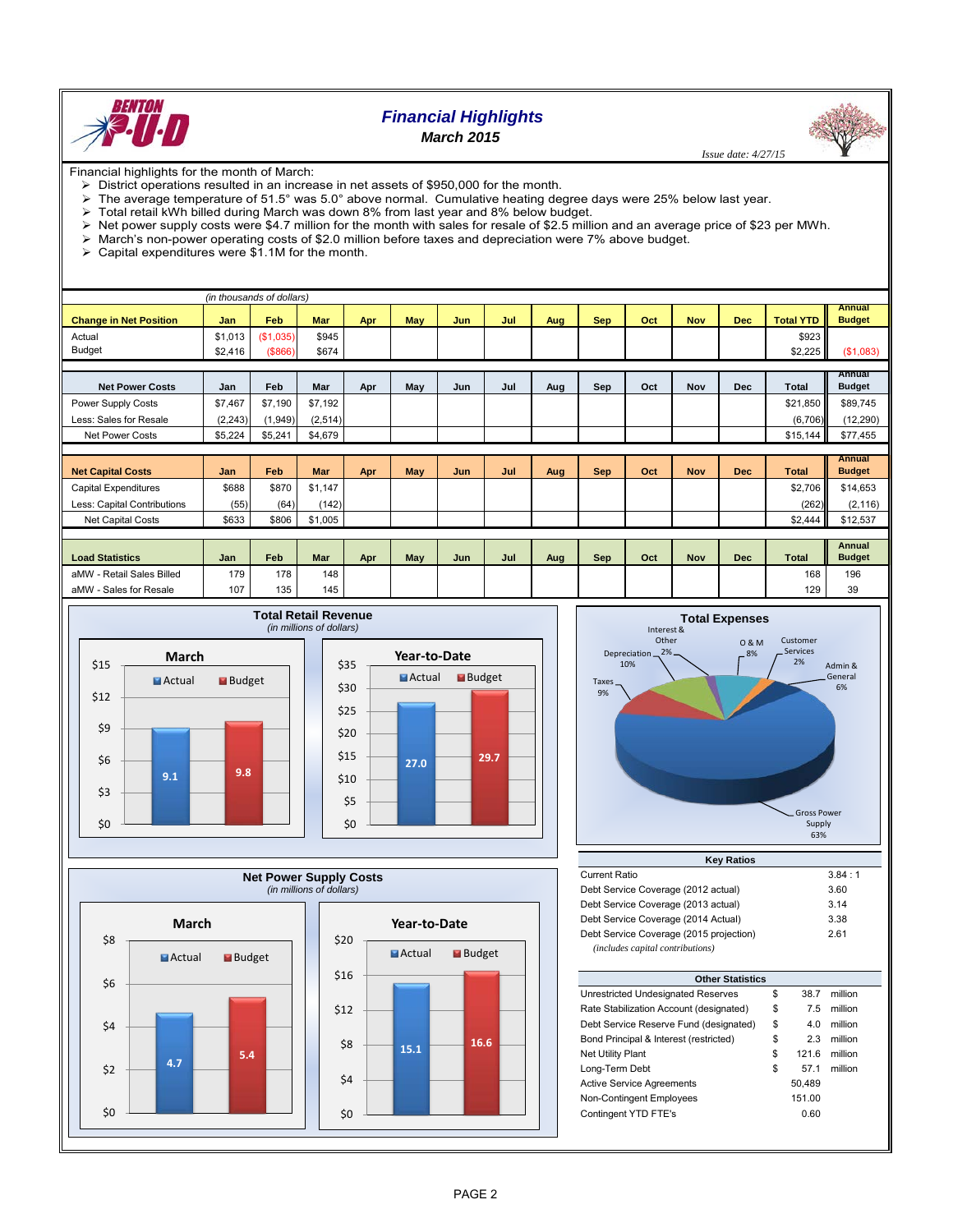## **PUBLIC UTILITY DISTRICT NO.1 OF BENTON COUNTY STATEMENT OF REVENUES, EXPENSES, AND CHANGES IN NET POSITION CURRENT MONTH**

|                                                            |               | 3/31/2015     |                          | 3/31/2014     |                          |  |
|------------------------------------------------------------|---------------|---------------|--------------------------|---------------|--------------------------|--|
|                                                            | <b>ACTUAL</b> | <b>BUDGET</b> | <b>PCT</b><br><b>VAR</b> | <b>ACTUAL</b> | <b>PCT</b><br><b>VAR</b> |  |
| <b>OPERATING REVENUES</b>                                  |               |               |                          |               |                          |  |
| Energy Sales - Retail                                      | \$9,112,835   | \$9,797,435   | $-7%$                    | \$9,226,432   | $-1%$                    |  |
| <b>Energy Sales for Resale</b>                             | 2,437,608     | 1,430,016     | 70%                      | 2,678,030     | $-9%$                    |  |
| Transmission of Power for Others                           | 75,941        | 41,667        | 82%                      | 65,319        | 16%                      |  |
| <b>Broadband Revenue</b>                                   | 163,217       | 190,242       | $-14%$                   | 164,809       | $-1%$                    |  |
| <b>Other Revenue</b>                                       | 481,488       | 83,752        | n/a                      | 82,640        | n/a                      |  |
| <b>TOTAL OPERATING REVENUES</b>                            | 12,271,087    | 11,543,112    | 6%                       | 12,217,229    | 0%                       |  |
| <b>OPERATING EXPENSES</b>                                  |               |               |                          |               |                          |  |
| <b>Purchased Power</b>                                     | 6,181,274     | 5,652,173     | 9%                       | 6,623,623     | -7%                      |  |
| <b>Purchased Transmission &amp; Ancillary Services</b>     | 1,172,288     | 1,036,060     | 13%                      | 1,119,704     | 5%                       |  |
| <b>Conservation Program</b>                                | (161, 157)    | 174,042       | $-193%$                  | 172,588       | $-193%$                  |  |
| <b>Total Power Supply</b>                                  | 7,192,405     | 6,862,275     | 5%                       | 7,915,915     | $-9%$                    |  |
| <b>Transmission Operation &amp; Maintenance</b>            | 19,018        | 3,577         | n/a                      | 661           | n/a                      |  |
| Distribution Operation & Maintenance                       | 915,255       | 827,118       | 11%                      | 790,836       | 16%                      |  |
| <b>Broadband Expense</b>                                   | 103,403       | 74,519        | 39%                      | 84,104        | 23%                      |  |
| Customer Accounting, Collection & Information              | 345,313       | 368,529       | $-6%$                    | 324,394       | 6%                       |  |
| Administrative & General                                   | 629,546       | 601,753       | 5%                       | 583,036       | 8%                       |  |
| Subtotal before Taxes & Depreciation                       | 2,012,534     | 1,875,497     | 7%                       | 1,783,031     | 13%                      |  |
| Taxes                                                      | 1,000,179     | 1,057,290     | -5%                      | 1,053,806     | $-5%$                    |  |
| Depreciation & Amortization                                | 1,168,660     | 1,114,971     | 5%                       | 1,102,344     | 6%                       |  |
| <b>Total Other Operating Expenses</b>                      | 4,181,374     | 4,047,758     | 3%                       | 3,939,181     | 6%                       |  |
| <b>TOTAL OPERATING EXPENSES</b>                            | 11,373,779    | 10,910,033    | 4%                       | 11,855,096    | $-4%$                    |  |
| <b>OPERATING INCOME (LOSS)</b>                             | 897,308       | 633,079       | 42%                      | 362,133       | 148%                     |  |
| <b>NONOPERATING REVENUES &amp; EXPENSES</b>                |               |               |                          |               |                          |  |
| Interest Income                                            | 23,459        | 20,833        | 13%                      | (104, 942)    | $-122%$                  |  |
| Other Income                                               | 38,001        | 31,339        | 21%                      | 32,273        | 18%                      |  |
| <b>Other Expense</b>                                       |               |               | n/a                      |               | n/a                      |  |
| <b>Interest Expense</b>                                    | (229,003)     | (223, 319)    | 3%                       | (235, 385)    | $-3%$                    |  |
| Debt Discount/Premium Amortization & Loss on Defeased Debt | 36,018        | 36,018        | 0%                       | 37,227        | $-3%$                    |  |
| MtM Gain/(Loss) on Investments                             | 37,570        |               | n/a                      |               | n/a                      |  |
| Loss in Joint Ventures/Special Assessments                 |               |               | n/a                      |               | n/a                      |  |
| <b>TOTAL NONOPERATING REVENUES &amp; EXPENSES</b>          | (93, 956)     | (135, 129)    | 30%                      | (270, 827)    | $-65%$                   |  |
| INCOME (LOSS) BEFORE CAPITAL CONTRIBUTIONS                 | 803,352       | 497,951       | 61%                      | 91,306        | n/a                      |  |
| <b>CAPITAL CONTRIBUTIONS</b>                               | 142,009       | 176,351       | -19%                     | 112,992       | 26%                      |  |
| <b>CHANGE IN NET POSITION</b>                              | \$945,362     | \$674,302     | 40%                      | \$204,298     | n/a                      |  |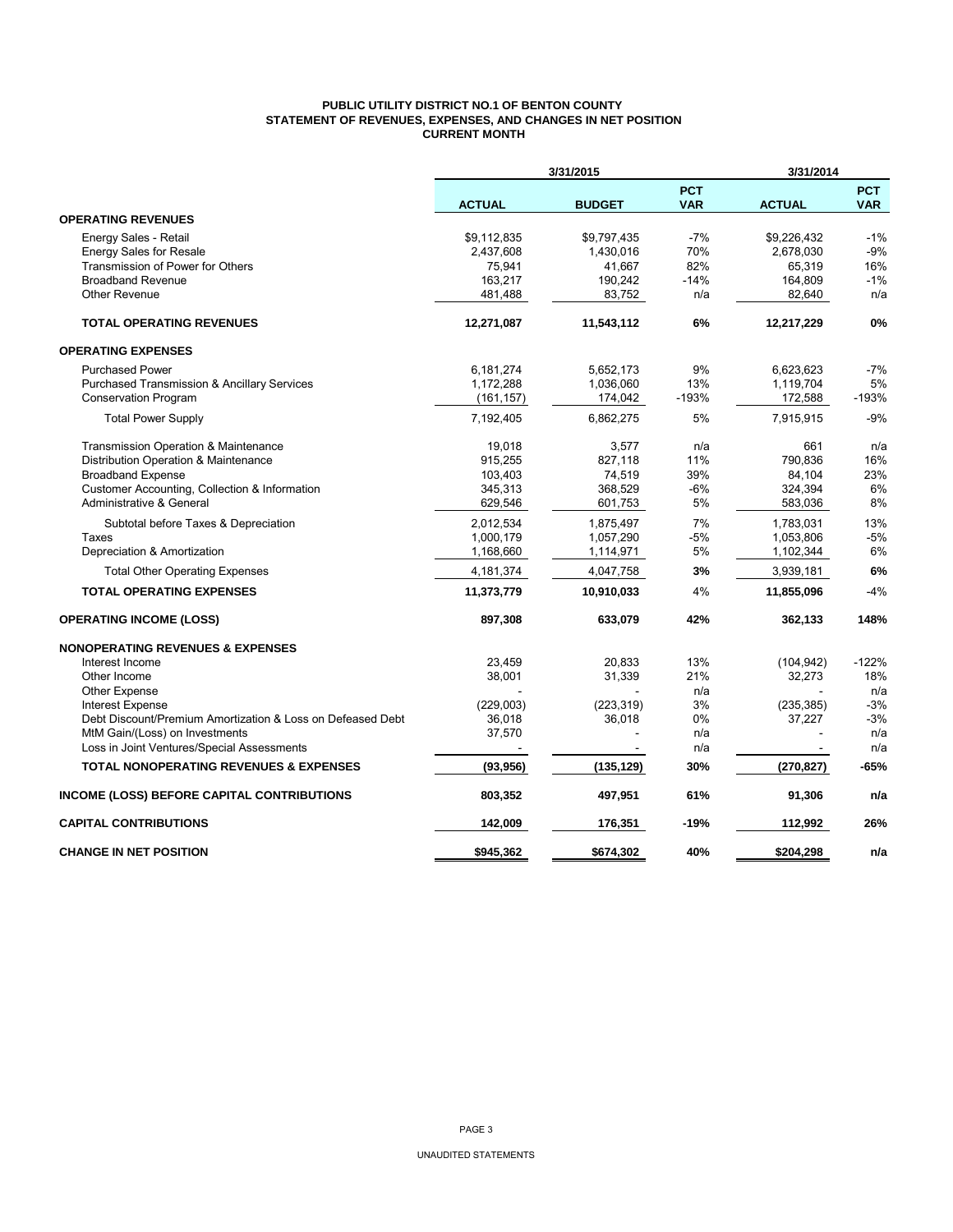## **PUBLIC UTILITY DISTRICT NO.1 OF BENTON COUNTY STATEMENT OF REVENUES, EXPENSES, AND CHANGE IN NET POSITION YEAR TO DATE**

|                                                                                              |                   | 3/31/2015     |                          | 3/31/2014     |                          |
|----------------------------------------------------------------------------------------------|-------------------|---------------|--------------------------|---------------|--------------------------|
|                                                                                              | <b>ACTUAL</b>     | <b>BUDGET</b> | <b>PCT</b><br><b>VAR</b> | <b>ACTUAL</b> | <b>PCT</b><br><b>VAR</b> |
| <b>OPERATING REVENUES</b>                                                                    |                   |               |                          |               |                          |
| Energy Sales - Retail                                                                        | \$26,962,908      | \$29,693,146  | $-9%$                    | \$29,554,024  | $-9%$                    |
| <b>Energy Sales for Resale</b>                                                               | 6,513,155         | 3,995,959     | 63%                      | 6,890,277     | $-5%$                    |
| Transmission of Power for Others                                                             | 192,690           | 125,000       | 54%                      | 145,932       | 32%                      |
| <b>Broadband Revenue</b>                                                                     | 525,852           | 570,726       | $-8%$                    | 565,853       | $-7%$                    |
| Other Revenue                                                                                | 662,788           | 261,256       | 154%                     | 569,198       | 16%                      |
| <b>TOTAL OPERATING REVENUES</b>                                                              | 34,857,394        | 34,646,087    | 1%                       | 37,725,283    | $-8%$                    |
| <b>OPERATING EXPENSES</b>                                                                    |                   |               |                          |               |                          |
| <b>Purchased Power</b>                                                                       | 18,561,635        | 17,047,285    | 9%                       | 22,244,629    | $-17%$                   |
| <b>Purchased Transmission &amp; Ancillary Services</b>                                       | 3,356,821         | 3,136,263     | 7%                       | 3,317,626     | 1%                       |
| <b>Conservation Program</b>                                                                  | (68, 745)         | 522,124       | $-113%$                  | 236,483       | $-129%$                  |
| <b>Total Power Supply</b>                                                                    | 21,849,711        | 20,705,672    | 6%                       | 25,798,738    | $-15%$                   |
| Transmission Operation & Maintenance                                                         | 53,478            | 8,503         | n/a                      | 2,026         | n/a                      |
| Distribution Operation & Maintenance                                                         | 2,423,111         | 2,175,565     | 11%                      | 2,044,186     | 19%                      |
| <b>Broadband Expense</b>                                                                     | 247,913           | 136,735       | 81%                      | 131,611       | 88%                      |
| Customer Accounting, Collection & Information                                                | 798,823           | 959,313       | $-17%$                   | 859,381       | $-7%$                    |
| Administrative & General                                                                     | 1,876,517         | 1,734,254     | 8%                       | 1,732,423     | 8%                       |
| Subtotal before Taxes & Depreciation                                                         | 5,399,842         | 5,014,369     | 8%                       | 4,769,627     | 13%                      |
| Taxes                                                                                        | 3,166,376         | 3,482,374     | $-9%$                    | 3,468,689     | $-9%$                    |
| Depreciation & Amortization                                                                  | 3,510,886         | 3,344,913     | 5%                       | 3,367,384     | 4%                       |
| <b>Total Other Operating Expenses</b>                                                        | 12,077,104        | 11,841,656    | 2%                       | 11,605,699    | 4%                       |
| <b>TOTAL OPERATING EXPENSES</b>                                                              | 33,926,815        | 32,547,329    | 4%                       | 37,404,437    | -9%                      |
| <b>OPERATING INCOME (LOSS)</b>                                                               | 930,579           | 2,098,758     | -56%                     | 320,845       | 190%                     |
| <b>NONOPERATING REVENUES &amp; EXPENSES</b>                                                  |                   |               |                          |               |                          |
| Interest Income                                                                              | 68,984            | 62.499        | 10%                      | 126,467       | -45%                     |
| Other Income                                                                                 | 175,817           | 94,017        | 87%                      | 113,174       | 55%                      |
| <b>Other Expense</b>                                                                         |                   |               | n/a                      |               | n/a                      |
| <b>Interest Expense</b>                                                                      | (702, 641)        | (667, 290)    | 5%                       | (705, 808)    | 0%                       |
| Debt Discount/Premium Amortization & Loss on Defeased Debt<br>MtM Gain/(Loss) on Investments | 108,054<br>81,000 | 108,054       | 0%<br>n/a                | 111,682       | $-3%$<br>n/a             |
| Loss in Joint Ventures/Special Assessments                                                   |                   |               | n/a                      |               | n/a                      |
|                                                                                              |                   |               |                          |               |                          |
| <b>TOTAL NONOPERATING REVENUES &amp; EXPENSES</b>                                            | (268, 786)        | (402, 720)    | -33%                     | (354, 485)    | $-24%$                   |
| INCOME (LOSS) BEFORE CAPITAL CONTRIBUTIONS                                                   | 661,794           | 1,696,038     | -61%                     | (33, 640)     | n/a                      |
| <b>CAPITAL CONTRIBUTIONS</b>                                                                 | 261,636           | 529,053       | -51%                     | 176,649       | 48%                      |
| <b>CHANGE IN NET POSITION</b>                                                                | 923,430           | 2,225,091     | $-58%$                   | 143,009       | n/a                      |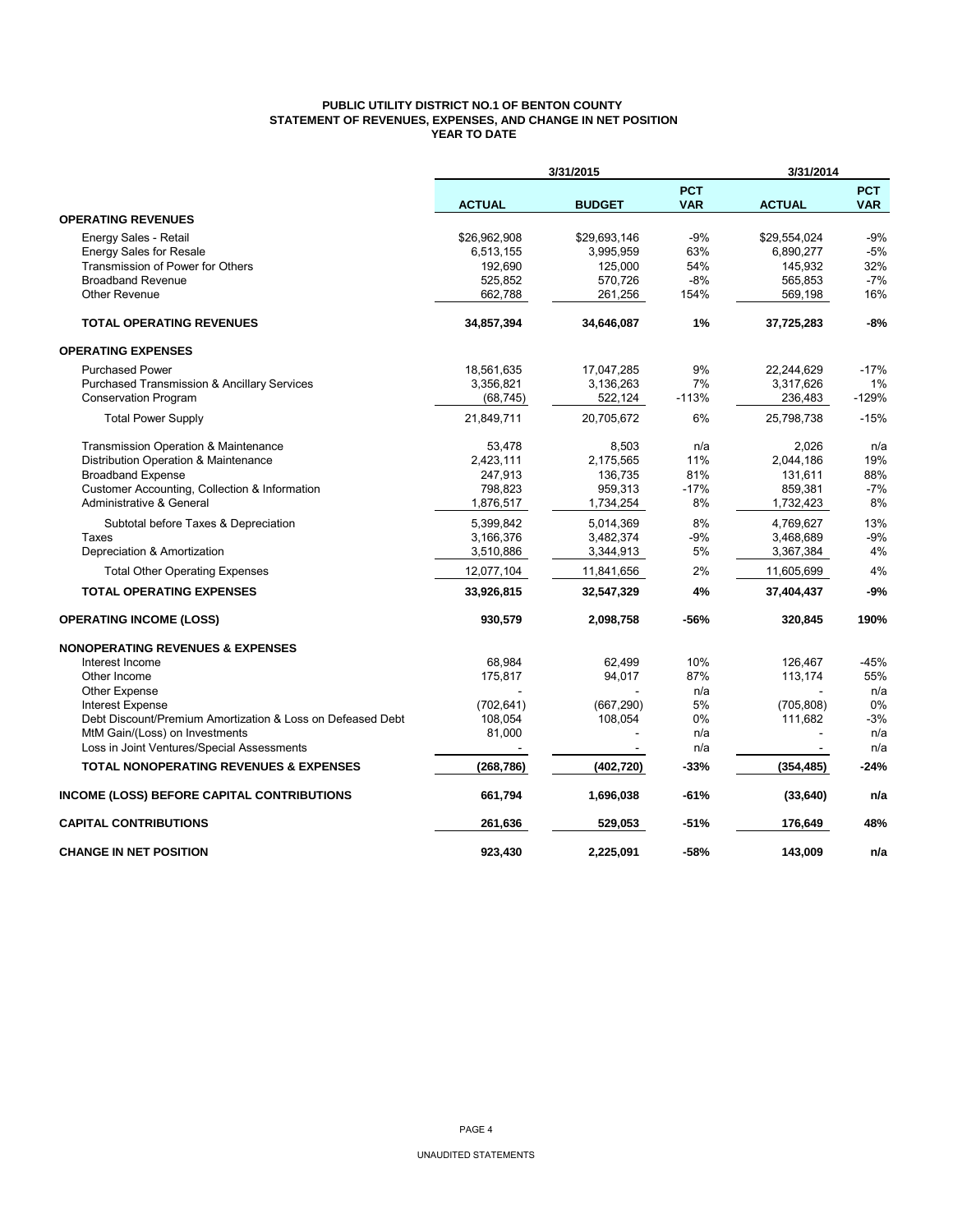### **PUBLIC UTILITY DISTRICT NO. 1 OF BENTON COUNTY STATEMENT OF REVENUES, EXPENSES, AND CHANGE IN NET POSITION 2015 MONTHLY ACTIVITY**

|                                                        | January     | February                  | March       | <b>April</b> | May | June | July | August | September | October | November | December | <b>Total</b> |
|--------------------------------------------------------|-------------|---------------------------|-------------|--------------|-----|------|------|--------|-----------|---------|----------|----------|--------------|
| <b>OPERATING REVENUES</b>                              |             |                           |             |              |     |      |      |        |           |         |          |          |              |
| Energy Sales - Retail                                  | \$9,887,550 | \$7,962,524               | \$9,112,835 |              |     |      |      |        |           |         |          |          | \$26,962,909 |
| <b>Energy Sales for Resale</b>                         | 2,191,293   | 1,884,254                 | 2,437,608   |              |     |      |      |        |           |         |          |          | 6,513,155    |
| Transmission of Power for Others                       | 51,594      | 65,156                    | 75,941      |              |     |      |      |        |           |         |          |          | 192,691      |
| <b>Broadband Revenue</b>                               | 180,041     | 182,595                   | 163,217     |              |     |      |      |        |           |         |          |          | 525,853      |
| Other Electric Revenue                                 | 105,003     | 76,298                    | 481,488     |              |     |      |      |        |           |         |          |          | 662,789      |
| <b>TOTALOPERATING REVENUES</b>                         | 12,415,481  | 10,170,827                | 12,271,089  |              |     |      |      |        |           |         |          |          | 34,857,397   |
| <b>OPERATING EXPENSES</b>                              |             |                           |             |              |     |      |      |        |           |         |          |          |              |
| <b>Purchased Power</b>                                 | 6,329,033   | 6,051,328                 | 6,181,274   |              |     |      |      |        |           |         |          |          | 18,561,635   |
| <b>Purchased Transmission &amp; Ancillary Services</b> | 1,124,037   | 1,060,495                 | 1,172,288   |              |     |      |      |        |           |         |          |          | 3,356,820    |
| <b>Conservation Program</b>                            | 14,240      | 78,171                    | (161, 157)  |              |     |      |      |        |           |         |          |          | (68, 746)    |
| <b>Total Power Supply</b>                              | 7,467,310   | 7,189,994                 | 7,192,405   |              |     |      |      |        |           |         |          |          | 21,849,709   |
| Transmission Operation & Maintenance                   | 22,637      | 11,822                    | 19,018      |              |     |      |      |        |           |         |          |          | 53,477       |
| Distribution Operation & Maintenance                   | 754,134     | 753,722                   | 915,255     |              |     |      |      |        |           |         |          |          | 2,423,111    |
| <b>Broadband Expense</b>                               | 11,921      | 132,589                   | 103,403     |              |     |      |      |        |           |         |          |          | 247,913      |
| Customer Accounting, Collection & Information          | 217,908     | 235,602                   | 345,313     |              |     |      |      |        |           |         |          |          | 798,823      |
| Administrative & General                               | 610,838     | 636,133                   | 629,546     |              |     |      |      |        |           |         |          |          | 1,876,517    |
|                                                        |             |                           |             |              |     |      |      |        |           |         |          |          |              |
| Subtotal before Taxes & Depreciation                   | 1,617,438   | 1,769,868                 | 2,012,535   |              |     |      |      |        |           |         |          |          | 5,399,841    |
| Taxes                                                  | 1,133,649   | 1,032,548                 | 1,000,179   |              |     |      |      |        |           |         |          |          | 3,166,376    |
| Depreciation & Amortization                            | 1,175,667   | 1,166,558                 | 1,168,660   |              |     |      |      |        |           |         |          |          | 3,510,885    |
| <b>Total Other Operating Expenses</b>                  | 3,926,754   | 3,968,974                 | 4,181,374   |              |     |      |      |        |           |         |          |          | 12,077,102   |
| <b>TOTAL OPERATING EXPENSES</b>                        | 11,394,064  | 11,158,968                | 11,373,779  |              |     |      |      |        |           |         |          |          | 33,926,811   |
| <b>OPERATING INCOME (LOSS)</b>                         | 1,021,417   | (988, 141)                | 897,310     |              |     |      |      |        |           |         |          |          | 930,586      |
| <b>NONOPERATING REVENUES &amp; EXPENSES</b>            |             |                           |             |              |     |      |      |        |           |         |          |          |              |
| Interest Income                                        | 25,044      | 20,481                    | 23,459      |              |     |      |      |        |           |         |          |          | 68,984       |
| Other Income                                           | 2,319       | 135,498                   | 38,001      |              |     |      |      |        |           |         |          |          | 175,818      |
| Other Expense                                          | $\sim$      | $\sim$                    | $\bar{z}$   |              |     |      |      |        |           |         |          |          | $\sim$       |
| <b>Interest Expense</b>                                | (234, 835)  | (238, 803)                | (229,003)   |              |     |      |      |        |           |         |          |          | (702, 641)   |
| Debt Discount & Expense Amortization                   | 36,018      | 36,018                    | 36,018      |              |     |      |      |        |           |         |          |          | 108,054      |
| MtM Gain/(Loss) on Investments                         | 108,178     | (64, 748)                 | 37,570      |              |     |      |      |        |           |         |          |          | 81,000       |
| Loss in Joint Ventures/Special Assessments             | $\sim$      | $\sim$                    | $\sim$      |              |     |      |      |        |           |         |          |          | $\sim$       |
| TOTAL NONOPERATING REV/EXP                             | (63, 276)   | (111, 554)                | (93, 955)   |              |     |      |      |        |           |         |          |          | (268, 785)   |
| INCOME (LOSS) BEFORE CAPITAL CONTRIBUTIONS             | 958,141     | (1,099,695)               | 803,355     |              |     |      |      |        |           |         |          |          | 661,801      |
| <b>CAPITAL CONTRIBUTIONS</b>                           | 55,326      | 64,301                    | 142,009     |              |     |      |      |        |           |         |          |          | 261,636      |
| <b>CHANGE IN NET POSITION</b>                          |             | \$1,013,467 (\$1,035,394) | \$945,364   | \$0          | \$0 | \$0  | \$0  | \$0    | \$0       | \$0     | \$0      | \$0      | \$923,437    |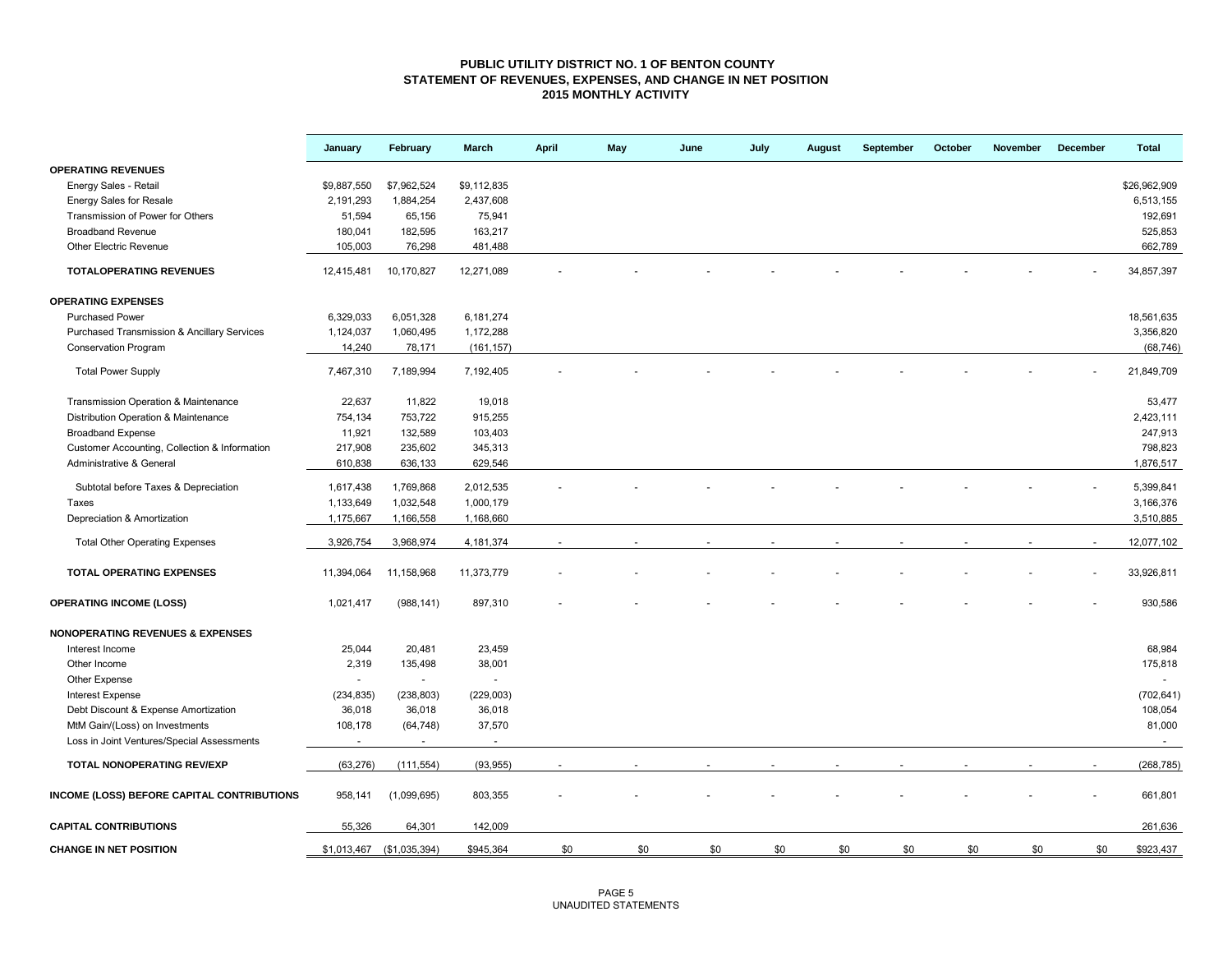#### **PUBLIC UTILITY DISTRICT NO. 1 OF BENTON COUNTY COMPARATIVE STATEMENT OF NET POSITION ASSETS AND DEFERRED OUTFLOWS OF RESOURCES**

|                                                           |                 |                 | Increase/(Decrease) |         |
|-----------------------------------------------------------|-----------------|-----------------|---------------------|---------|
|                                                           | 3/31/2015       | 3/31/2014       | Amount              | Percent |
| <b>ASSETS</b>                                             |                 |                 |                     |         |
| <b>CURRENT ASSETS</b>                                     |                 |                 |                     |         |
| Cash & Cash Equivalents                                   |                 |                 |                     |         |
| Unrestricted Cash & Cash Equivalents                      | \$30,625,521    | \$20,168,511    | \$10,457,011        |         |
| Investments                                               | 10,388,403      | 15,905,810      | (5,517,407)         |         |
| Designated Rate Stabilization Fund                        | 7,500,000       | 7,500,000       |                     |         |
| Designated Debt Service Reserve Fund                      | 4,000,000       | 4,000,000       |                     |         |
| Designated BTOP Reserve Fund                              |                 | 348,813         | (348, 813)          |         |
| Accounts Receivable, net                                  | 8,449,776       | 9,881,566       | (1,431,791)         |         |
| <b>BPA Prepay Receivable</b>                              | 600,000         | 600,000         |                     |         |
| Accrued Interest Receivable                               | 77,935          | 66,218          | 11,717              |         |
| Wholesale Power Receivable                                | 1,893,569       | 1,630,350       | 263,220             |         |
| <b>Accrued Unbilled Revenue</b>                           | 2,450,000       | 3,020,000       | (570,000)           |         |
| <b>Inventory Materials &amp; Supplies</b>                 | 4,971,951       | 4,868,241       | 103,710             |         |
| Prepaid Expenses & Option Premiums                        | 844,884         | 577,974         | 266,910             |         |
| <b>Total Current Assets</b>                               | 71,802,039      | 68,567,482      | 3,234,557           | 5%      |
| <b>NONCURRENT ASSETS</b>                                  |                 |                 |                     |         |
| <b>Restricted Bond Reserve Fund</b>                       | 140,017         | 140,017         |                     |         |
| <b>Other Receivables</b>                                  | 93.944          | 90,799          | 3,145               |         |
| <b>Preliminary Surveys</b>                                | 81,908          |                 | 81,908              |         |
| <b>BPA Prepay Receivable</b>                              | 7,500,000       | 8,100,000       | (600,000)           |         |
| Deferred Purchased Power Costs                            | 8,420,412       | 8,184,402       | 236,010             |         |
| Other Deferred Charges                                    | 151,686         | (25, 423)       | 177,109             |         |
|                                                           | 16,387,967      | 16,489,796      | 498,172             | $-1%$   |
| <b>Utility Plant</b>                                      |                 |                 |                     |         |
| Land and Intangible Plant                                 | 3,388,894       | 3,358,536       | 30,358              |         |
| <b>Electric Plant in Service</b>                          | 288,778,001     | 275,835,674     | 12,942,327          |         |
| Construction Work in Progress                             | 2,001,929       | 3,438,039       | (1,436,110)         |         |
| <b>Accumulated Depreciation</b>                           | (172, 603, 965) | (160, 589, 753) | (12,014,212)        |         |
| <b>Net Utility Plant</b>                                  | 121,564,859     | 122,042,497     | (477, 638)          | 0%      |
| <b>Total Noncurrent Assets</b>                            | 137,952,826     | 138,532,292     | (579, 466)          | 0%      |
| <b>Total Assets</b>                                       | 209,754,865     | 207,099,775     | 2,655,091           | 1%      |
|                                                           |                 |                 |                     |         |
| DEFERRED OUTFLOWS OF RESOURCES                            |                 |                 |                     |         |
| Unamortized Loss on Defeased Debt                         | 125,717         | 176,383         | (50,666)            |         |
| Accumulated Decrease in Fair Value of Hedging Derivatives | 1,198,882       | 825,490         | 373,392             |         |
| <b>Total Deferred Outflows of Resources</b>               | 1,324,599       | 1,001,873       | 322,727             |         |
| TOTAL ASSETS & DEFERRED OUTFLOWS OF RESOURCES             | \$211,079,465   | \$208,101,647   | \$2,977,817         | 1%      |
|                                                           |                 |                 |                     |         |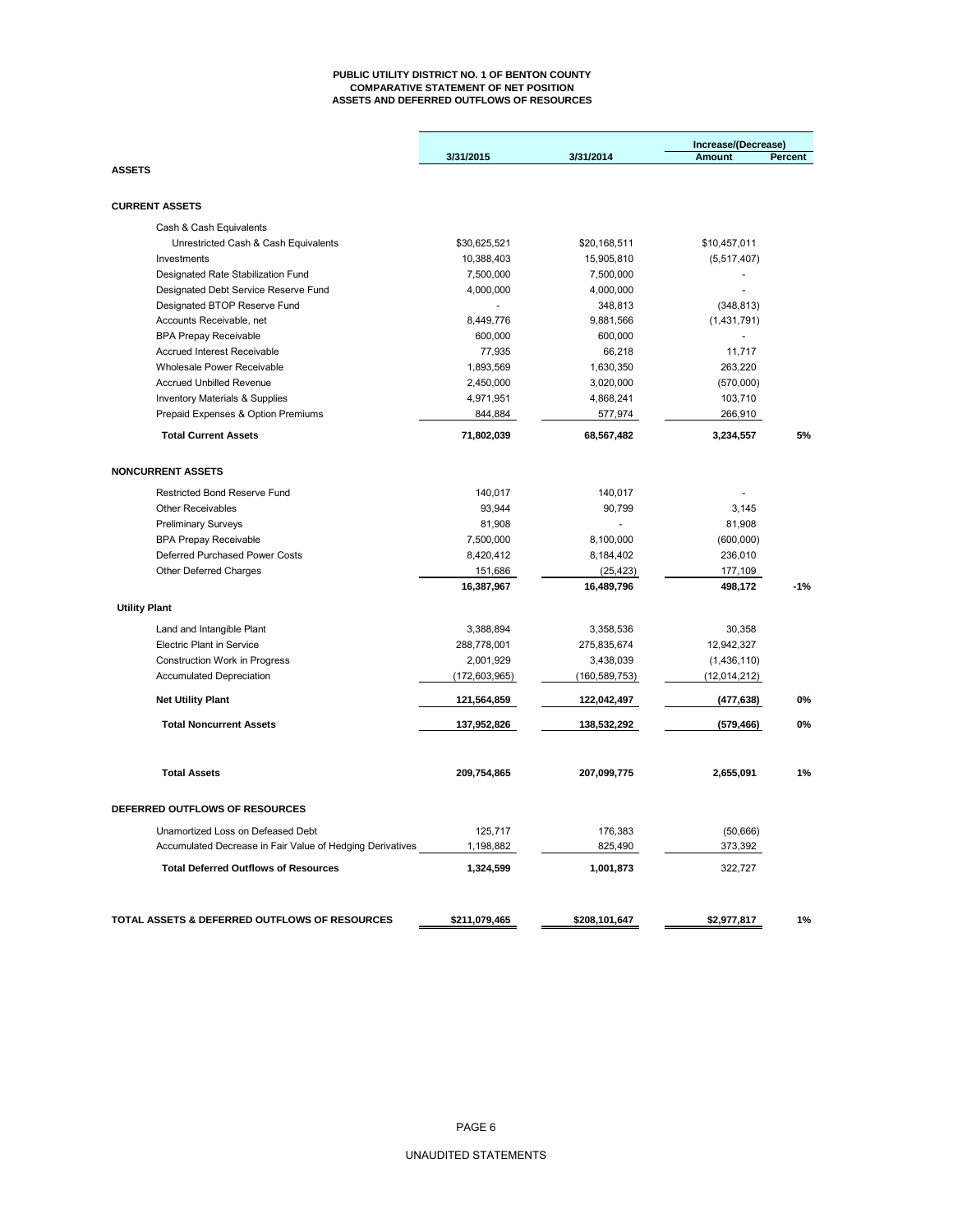#### **PUBLIC UTILITY DISTRICT NO. 1 OF BENTON COUNTY COMPARATIVE STATEMENT OF NET POSITION LIABILITIES AND DEFERRED INFLOWS OF RESOURCES**

|                                                                 |               |               | Increase/(Decrease) |         |
|-----------------------------------------------------------------|---------------|---------------|---------------------|---------|
|                                                                 | 3/31/2015     | 3/31/2014     | Amount              | Percent |
| <b>LIABILITIES</b>                                              |               |               |                     |         |
|                                                                 |               |               |                     |         |
| <b>CURRENT LIABILITIES</b>                                      |               |               |                     |         |
| <b>Warrants Outstanding</b>                                     | \$133,628     | \$236,935     | (\$103,307)         |         |
| <b>Accounts Payable</b>                                         | 7,695,037     | 7,124,538     | 570,499             |         |
| <b>Customer Deposits</b>                                        | 1,452,179     | 1,343,678     | 108,501             |         |
| Accrued Taxes Payable                                           | 3,825,371     | 3,826,015     | (644)               |         |
| Other Current & Accrued Liabilities                             | 1,468,863     | 1,368,952     | 99,911              |         |
| Accrued Interest Payable                                        | 994,954       | 1,064,881     | (69, 927)           |         |
| Revenue Bonds, Current Portion                                  | 3,150,000     | 3,035,000     | 115,000             |         |
| <b>Total Current Liabilities</b>                                | 18,720,033    | 17,999,999    | 720,034             | 4%      |
| <b>NONCURRENT LIABILITIES</b>                                   |               |               |                     |         |
| 2005 Bond Issue                                                 | 715,000       | 1,900,000     | (1, 185, 000)       |         |
| 2010 Bond Issue                                                 | 17,345,000    | 17,345,000    |                     |         |
| 2011 Bond Issue                                                 | 32,390,000    | 34,355,000    | (1,965,000)         |         |
| Unamortized Premium & Discount                                  | 3,454,131     | 3,946,687     | (492, 556)          |         |
| Deferred Revenue                                                | 551,090       | 279,439       | 271,651             |         |
| <b>BPA Prepay Incentive Credit</b>                              | 2,176,987     | 2,338,243     | (161, 256)          |         |
| <b>Other Liabilities</b>                                        | 2,999,173     | 2,635,104     | 364,070             |         |
| <b>Total Noncurrent Liabilities</b>                             | 59,631,382    | 62,799,473    | (3, 168, 091)       | -5%     |
| <b>Total Liabilities</b>                                        | 78,351,415    | 80,799,472    | (2, 448, 057)       | $-3%$   |
| DEFERRED INFLOWS OF RESOURCES                                   |               |               |                     |         |
|                                                                 |               |               |                     |         |
| Accumulated Increase in Fair Value of Hedging Derivatives       | 1,093,545     | 279,135       | 814,410             |         |
| <b>Total Deferred Inflows of Resources</b>                      | 1,093,545     | 279,135       | 814,410             | n/a     |
| <b>NET POSITION</b>                                             |               |               |                     |         |
| Net Investment in Capital Assets                                | 64,636,445    | 61,637,192    | 2,999,253           |         |
| <b>Restricted for Debt Service</b>                              | 140,017       | 140,017       |                     |         |
| Unrestricted                                                    | 66,858,043    | 65,245,831    | 1,612,212           |         |
| <b>Total Net Position</b>                                       | 131,634,506   | 127,023,041   | 4,611,465           | 4%      |
| TOTAL NET POSITION, LIABILITIES AND                             |               |               |                     |         |
| DEFERRED INFLOWS OF RESOURCES                                   | \$211,079,465 | \$208,101,647 | \$2,977,817         | 1%      |
| <b>CURRENT RATIO:</b><br>(Current Assets / Current Liabilities) | 3.84:1        | 3.81:1        |                     |         |
|                                                                 |               |               |                     |         |
| <b>WORKING CAPITAL:</b>                                         | \$53,082,006  | \$50,567,484  | \$2,514,523         | 5%      |
| (Current Assets less Current Liabilities)                       |               |               |                     |         |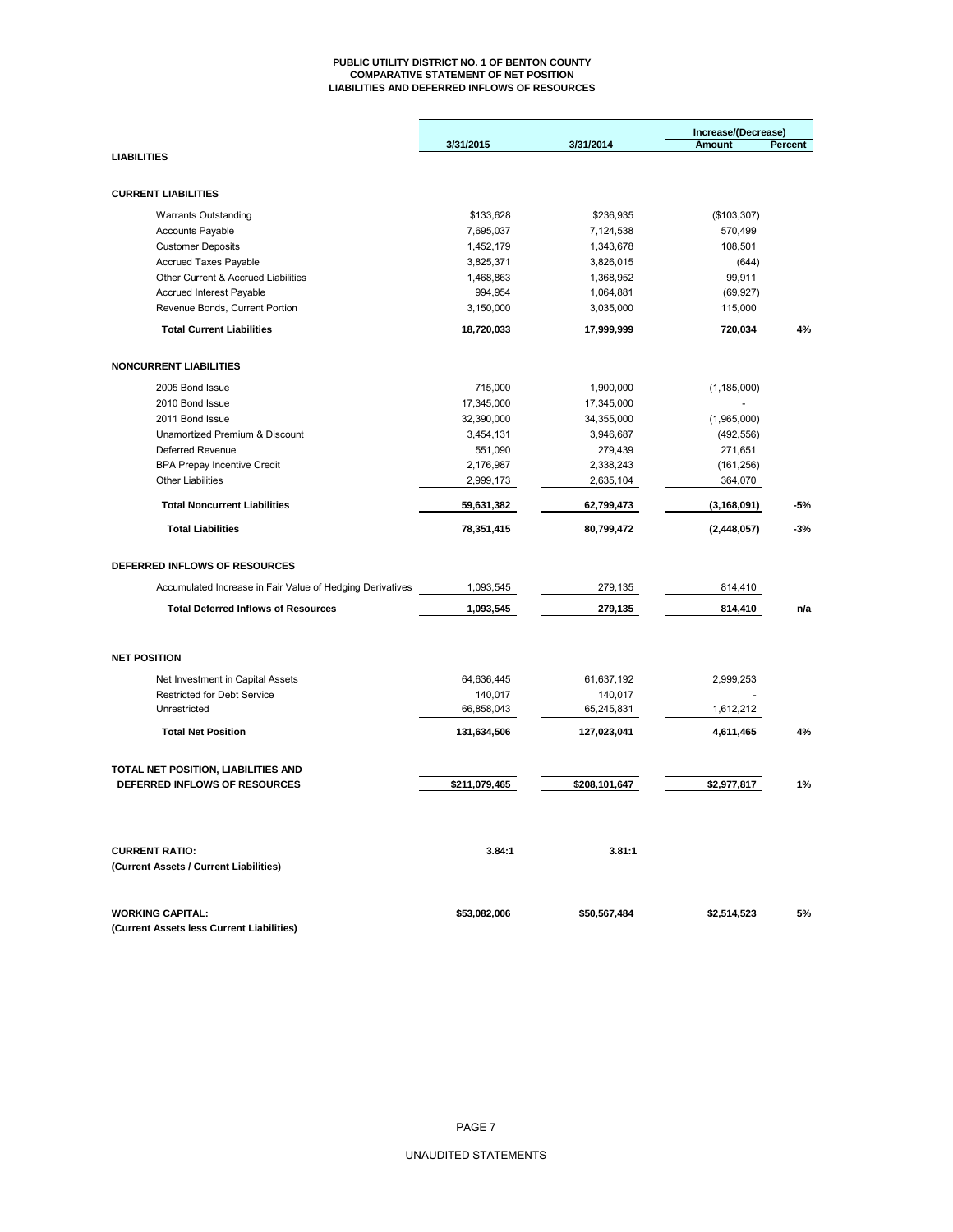#### **PUBLIC UTILITY DISTRICT NO. 1 OF BENTON COUNTY ENERGY STATISTICAL DATA CURRENT MONTH**

|                                                                               | 3/31/2015              |                        |              | 3/31/2014                         |                 |
|-------------------------------------------------------------------------------|------------------------|------------------------|--------------|-----------------------------------|-----------------|
|                                                                               |                        |                        | <b>PCT</b>   |                                   | <b>PCT</b>      |
|                                                                               | <b>ACTUAL</b>          | <b>BUDGET</b>          | <b>VAR</b>   | <b>ACTUAL</b>                     | <b>VAR</b>      |
| <b>ENERGY SALES RETAIL - REVENUE</b>                                          |                        |                        | $-17%$       |                                   |                 |
| Residential<br><b>Small General Service</b>                                   | \$3,935,851<br>581,466 | \$4,728,645<br>640,805 | $-9%$        | \$4,620,767<br>633,262            | $-15%$<br>$-8%$ |
| <b>Medium General Service</b>                                                 | 915,321                | 917,568                | 0%           | 930,029                           | $-2%$           |
| Large General Service                                                         | 1,016,152              | 1,111,546              | $-9%$        | 1,050,040                         | $-3%$           |
| Large Industrial                                                              | 257,004                | 307,956                | $-17%$       | 290,921                           | $-12%$          |
| Small Irrigation                                                              | 123,883                | 133,826                | $-7%$        | 118,557                           | 4%              |
| Large Irrigation                                                              | 2,402,016              | 2,011,382              | 19%          | 2,277,203                         | 5%              |
| <b>Street Lights</b>                                                          | 17,161                 | 16,778                 | 2%           | 17,733                            | $-3%$           |
| <b>Security Lights</b>                                                        | 20,316                 | 22,175                 | $-8%$        | 20,680                            | $-2%$           |
| <b>Unmetered Accounts</b><br><b>Billed Revenues Before Taxes</b>              | 14,090<br>\$9,283,260  | 14,730<br>\$9,905,411  | $-4%$<br>-6% | 13,996<br>$\overline{59,973,189}$ | 1%<br>$-7%$     |
| <b>City Occupation Taxes</b>                                                  | 397,575                | 460,772                | $-14%$       | 454,242                           | $-12%$          |
| Bad Debt Expense (reduced from 0.2% to 0.18% of retail sales in January 2015) | (18,000)               | (18, 748)              | $-4%$        | (21,000)                          | $-14%$          |
| <b>Unbilled Revenue</b>                                                       | (550,000)              | (550,000)              | 0%           | (1,180,000)                       | $-53%$          |
| <b>TOTAL SALES - REVENUE</b>                                                  | \$9,112,835            | \$9,797,435            | -7%          | \$9,226,432                       | $-1%$           |
|                                                                               |                        |                        |              |                                   |                 |
| <b>ENERGY SALES RETAIL - kWh</b>                                              |                        |                        |              |                                   |                 |
| Residential                                                                   | 51,195,817             | 62,762,212             | $-18%$       | 61,276,449                        | $-16%$          |
| <b>Small General Service</b>                                                  | 8,399,963              | 9,355,978              | $-10%$       | 9,247,968                         | $-9%$           |
| <b>Medium General Service</b>                                                 | 13,124,396             | 13,391,437             | $-2%$        | 13,320,761                        | $-1%$           |
| Large General Service                                                         | 16,213,065             | 17,617,893             | $-8%$        | 16,529,440                        | $-2%$           |
| Large Industrial                                                              | 5,337,365              | 6,471,097              | $-18%$       | 6,141,110                         | $-13%$          |
| Small Irrigation                                                              | 648,290                | 421,331                | 54%          | 566,022                           | 15%             |
| Large Irrigation                                                              | 14,636,633             | 9,133,261              | 60%          | 11,959,400                        | 22%             |
| <b>Street Lights</b>                                                          | 225,624                | 241,645                | $-7%$        | 229,515                           | $-2%$           |
| <b>Security Lights</b>                                                        | 114,073                | 105,192                | 8%           | 103,420                           | 10%             |
| <b>Unmetered Accounts</b><br><b>TOTAL kWh BILLED</b>                          | 249,106<br>110,144,332 | 249,663<br>119,749,709 | 0%<br>-8%    | 247,516<br>119,621,601            | 1%<br>-8%       |
|                                                                               |                        |                        |              |                                   |                 |
| <b>NET POWER COST</b>                                                         |                        |                        |              |                                   |                 |
| <b>BPA Power Costs</b>                                                        |                        |                        |              |                                   |                 |
| Slice                                                                         | \$2,687,251            | \$2,587,244            | 4%           | \$2,687,251                       | 0%              |
| <b>Block</b>                                                                  | 1,938,004              | 1,938,065              | 0%           | 1,883,924                         | 3%              |
| Subtotal                                                                      | 4,625,255              | 4,525,309              | 2%           | 4,571,175                         | 1%              |
| <b>Other Power Purchases</b>                                                  | 918,061                | 494,607                | 86%          | 1,417,985                         | $-35%$          |
| Frederickson                                                                  | 637,958                | 632,257                | 1%           | 634,463                           | 1%              |
| Transmission                                                                  | 742,733                | 742,210                | 0%           | 742,029                           | 0%              |
| Ancillary                                                                     | 429,555                | 293,850                | 46%          | 377,675                           | 14%             |
| <b>Conservation Program</b>                                                   | (161, 157)             | 174,042                | $-193%$      | 172,588                           | $-193%$         |
| <b>Gross Power Costs</b>                                                      | 7,192,405              | 6,862,275              | 5%           | 7,915,915                         | $-9%$           |
| Less Sales for Resale-Energy<br>Less Sales for Resale-Gas                     | (2,437,608)            | (1,430,016)            | 70%<br>n/a   | (2,678,030)                       | $-9%$<br>n/a    |
| Less Transmission of Power for Others                                         | (75, 941)              | (41, 667)              | 82%          | (65, 319)                         | 16%             |
| <b>NET POWER COSTS</b>                                                        | \$4,678,857            | $\overline{5,}390,592$ | $-13%$       | \$5,172,566                       | $-10%$          |
|                                                                               |                        |                        |              |                                   |                 |
| <b>NET POWER - kWh</b>                                                        |                        |                        |              |                                   |                 |
| <b>BPA Power Costs</b>                                                        |                        |                        |              |                                   |                 |
| Slice                                                                         | 113,041,000            | 90,062,000             | 26%          | 121,710,000                       | $-7%$           |
| Block                                                                         | 60,381,000             | 60,381,000             | 0%           | 58,446,000                        | 3%              |
| Subtotal                                                                      | 173,422,000            | 150,443,000            | 15%          | 180,156,000                       | $-4%$           |
| <b>Other Power Purchases</b>                                                  | 51,267,000             | 6,516,000              | 687%         | 54,016,893                        | -5%             |
| Frederickson<br>Gross Power kWh                                               | 224,689,000            | 156,959,000            | n/a<br>43%   | 234, 172, 893                     | n/a<br>$-4%$    |
| Less Sales for Resale                                                         | (107, 530, 000)        | (22, 693, 000)         | 374%         | (112, 221, 000)                   | $-4%$           |
| Less Transmission Losses/Imbalance                                            | (2,683,000)            | (2, 188, 000)          | 23%          | (2,307,000)                       | 16%             |
| <b>NET POWER - kWh</b>                                                        | 114,476,000            | 132,078,000            | $-13%$       | 119,644,893                       | -4%             |
|                                                                               |                        |                        |              |                                   |                 |
| <b>COST PER MWh: (dollars)</b>                                                |                        |                        |              |                                   |                 |
| Gross Power Cost (average)                                                    | \$32.01                | \$43.72                | $-27%$       | \$33.80                           | -5%             |
| Net Power Cost                                                                | \$40.87                | \$40.81                | 0%           | \$43.23                           | -5%             |
| <b>BPA Power Cost</b>                                                         | \$26.67                | \$30.08                | $-11%$       | \$25.37                           | 5%              |
| Sales for Resale                                                              | \$22.67                | \$16.66                | 36%          | \$23.86                           | $-5%$           |
|                                                                               |                        |                        |              |                                   |                 |
| <b>ACTIVE SERVICE AGREEMENTS:</b>                                             |                        |                        |              |                                   |                 |
| Residential                                                                   | 42,150                 |                        |              | 41,574                            | 1%              |
| <b>Small General Service</b><br><b>Medium General Service</b>                 | 4,788                  |                        |              | 4,718                             | 1%              |
| Large General Service                                                         | 753<br>150             |                        |              | 753<br>147                        | 0%<br>2%        |
| Large Industrial                                                              | 3                      |                        |              | 3                                 | 0%              |
| Small Irrigation                                                              | 560                    |                        |              | 566                               | $-1%$           |
| Large Irrigation                                                              | 229                    |                        |              | 220                               | 4%              |
| <b>Street Lights</b>                                                          | 9                      |                        |              | 9                                 | 0%              |
| <b>Security Lights</b>                                                        | 1,486                  |                        |              | 1,499                             | $-1%$           |
| <b>Unmetered Accounts</b>                                                     | 361                    |                        |              | 357                               | 1%              |
| <b>TOTAL</b>                                                                  | 50,489                 |                        |              | 49,846                            | 1%              |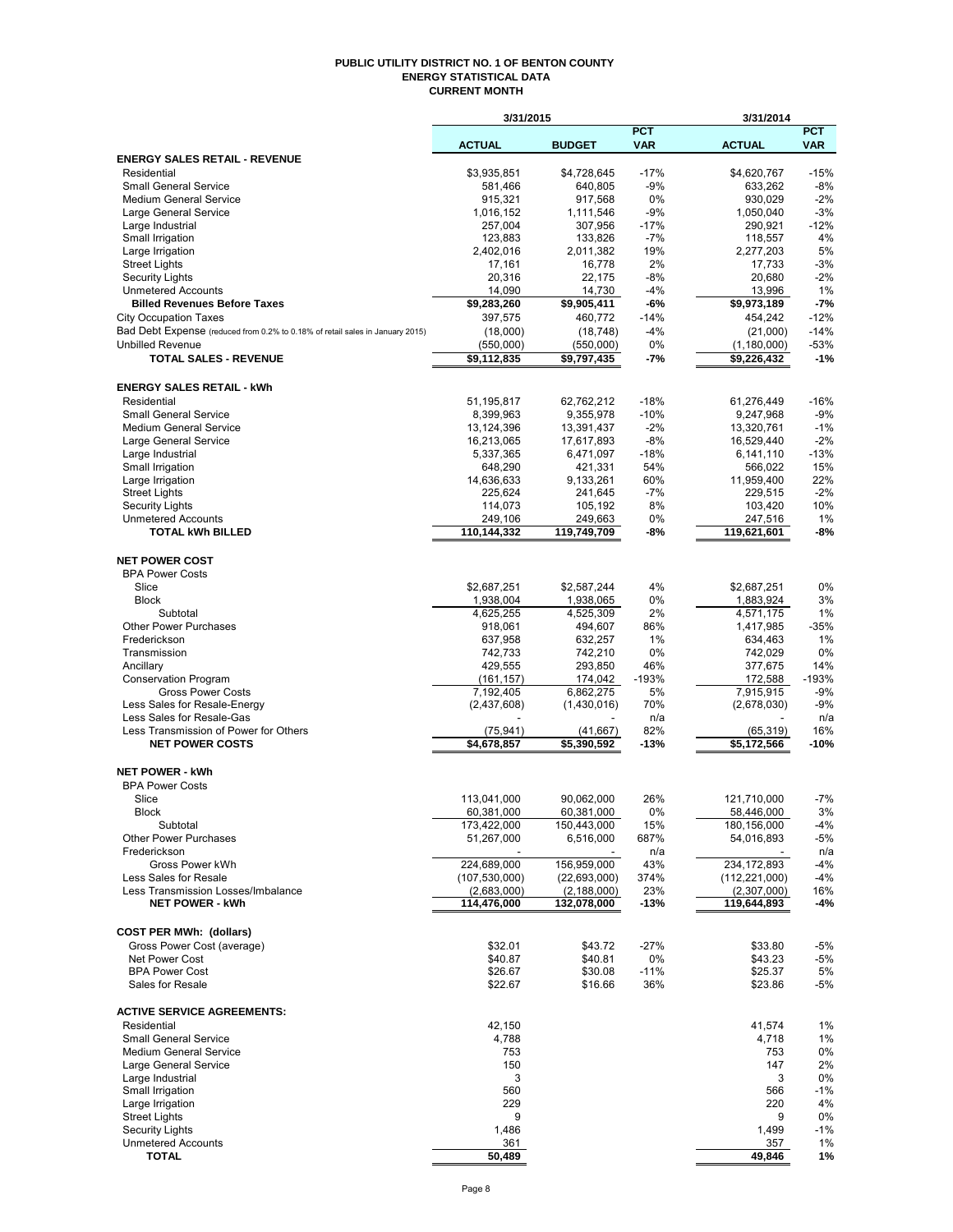#### **PUBLIC UTILITY DISTRICT NO. 1 OF BENTON COUNTY ENERGY STATISTICAL DATA YEAR TO DATE**

|                                                                               | 3/31/2015                      |                             |                          | 3/31/2014                        |                          |
|-------------------------------------------------------------------------------|--------------------------------|-----------------------------|--------------------------|----------------------------------|--------------------------|
|                                                                               | <b>ACTUAL</b>                  | <b>BUDGET</b>               | <b>PCT</b><br><b>VAR</b> | <b>ACTUAL</b>                    | <b>PCT</b><br><b>VAR</b> |
| <b>ENERGY SALES RETAIL - REVENUE</b>                                          |                                |                             |                          |                                  |                          |
| Residential                                                                   | \$15,204,698                   | \$17,347,970                | $-12%$                   | \$17,623,551                     | $-14%$                   |
| <b>Small General Service</b>                                                  | 2,037,728                      | 2,187,942                   | $-7%$                    | 2,219,993                        | $-8%$                    |
| <b>Medium General Service</b>                                                 | 3,009,934                      | 3,146,368                   | $-4%$                    | 3,129,976                        | $-4%$                    |
| Large General Service<br>Large Industrial                                     | 3,172,982<br>786,188           | 3,546,545<br>863,244        | $-11%$<br>$-9%$          | 3,257,056<br>858,885             | $-3%$<br>$-8%$           |
| Small Irrigation                                                              | 124,024                        | 134,890                     | $-8%$                    | 118,559                          | 5%                       |
| Large Irrigation                                                              | 2,436,136                      | 2,062,426                   | 18%                      | 2,312,839                        | 5%                       |
| Street Lights                                                                 | 51,477                         | 50,656                      | 2%                       | 53,200                           | $-3%$                    |
| <b>Security Lights</b>                                                        | 61,057                         | 66,561                      | $-8%$                    | 61,836                           | $-1%$                    |
| <b>Unmetered Accounts</b><br><b>Billed Revenues Before Taxes</b>              | 42,270<br>\$26,926,494         | 44,068<br>\$29,450,670      | -4%<br>-9%               | 41,989<br>\$29,677,884           | 1%<br>$-9%$              |
| <b>City Occupation Taxes</b>                                                  | 1,439,414                      | 1,660,018                   | $-13%$                   | 1,620,140                        | $-11%$                   |
| Bad Debt Expense (reduced from 0.2% to 0.18% of retail sales in January 2015) | (53,000)                       | (67, 542)                   | $-22%$                   | (64,000)                         | $-17%$                   |
| <b>Unbilled Revenue</b>                                                       | (1,350,000)                    | (1,350,000)                 | 0%                       | (1,680,000)                      | $-20%$                   |
| <b>TOTAL SALES - REVENUE</b>                                                  | \$26,962,908                   | \$29,693,146                | -9%                      | \$29,554,024                     | $-9%$                    |
| <b>ENERGY SALES RETAIL - kWh</b>                                              |                                |                             |                          |                                  |                          |
| Residential                                                                   | 203,791,875                    | 234,788,438                 | $-13%$                   | 239,128,360                      | $-15%$                   |
| <b>Small General Service</b>                                                  | 30,117,676                     | 32,394,940                  | $-7%$                    | 33,024,539                       | $-9%$                    |
| <b>Medium General Service</b>                                                 | 43,902,569                     | 45,046,233                  | $-3%$                    | 45,750,793                       | $-4%$                    |
| Large General Service                                                         | 51,314,693                     | 54.887.295                  | $-7%$                    | 52,577,080                       | $-2%$                    |
| Large Industrial                                                              | 16,329,345                     | 17,800,176                  | $-8%$<br>52%             | 18,039,185                       | $-9%$<br>15%             |
| Small Irrigation<br>Large Irrigation                                          | 648,299<br>15,061,719          | 425,646<br>9,915,841        | 52%                      | 566,022<br>12,473,497            | 21%                      |
| <b>Street Lights</b>                                                          | 676,872                        | 738,371                     | $-8%$                    | 688,365                          | $-2%$                    |
| Security Lights                                                               | 342,932                        | 315,499                     | 9%                       | 310,776                          | 10%                      |
| <b>Unmetered Accounts</b>                                                     | 747,318                        | 746,931                     | 0%                       | 742,718                          | 1%                       |
| <b>TOTAL kWh BILLED</b>                                                       | 362,933,298                    | 397,059,370                 | -9%                      | 403,301,335                      | $-10%$                   |
| <b>NET POWER COST</b>                                                         |                                |                             |                          |                                  |                          |
| <b>BPA Power Costs</b>                                                        |                                |                             |                          |                                  |                          |
| Slice                                                                         | \$8,061,753                    | \$7,761,732                 | 4%                       | \$8,062,028                      | 0%                       |
| <b>Block</b>                                                                  | 6,057,895                      | 6,058,080                   | 0%                       | 5,845,804                        | 4%                       |
| Subtotal                                                                      | 14,119,648                     | 13,819,811                  | 2%                       | 13,907,832                       | 2%                       |
| <b>Other Power Purchases</b>                                                  | 2,559,009                      | 1,340,157                   | 91%                      | 4,455,061                        | $-43%$                   |
| Frederickson<br>Transmission                                                  | 1,882,978<br>2,228,316         | 1,887,316<br>2,226,628      | 0%<br>0%                 | 3,881,736                        | $-51%$<br>0%             |
| Ancillary                                                                     | 1,128,505                      | 909,635                     | 24%                      | 2,219,977<br>1,097,649           | 3%                       |
| <b>Conservation Program</b>                                                   | (68, 745)                      | 522,124                     | $-113%$                  | 236,483                          | $-129%$                  |
| <b>Gross Power Costs</b>                                                      | 21,849,711                     | 20,705,672                  | 6%                       | 25,798,738                       | $-15%$                   |
| Less Sales for Resale-Energy                                                  | (6, 513, 155)                  | (3,995,959)                 | 63%                      | (6,490,984)                      | 0%                       |
| Less Sales for Resale-Gas                                                     |                                |                             | n/a                      | (399, 293)                       | n/a                      |
| Less Transmission of Power for Others<br><b>NET POWER COSTS</b>               | (192,690)<br>\$15, 143, 865    | (125,000)<br>\$16,584,714   | 54%<br>-9%               | (145,932)<br>\$18,762,530        | 32%<br>-19%              |
|                                                                               |                                |                             |                          |                                  |                          |
| <b>NET POWER - kWh</b><br><b>BPA Power Costs</b>                              |                                |                             |                          |                                  |                          |
| Slice                                                                         | 340,331,000                    | 290,946,000                 | 17%                      | 270,786,000                      | 26%                      |
| Block                                                                         | 203,436,000                    | 203,438,000                 | $0\%$                    | 196,917,000                      | 3%                       |
| Subtotal                                                                      | 543,767,000                    | 494,384,000                 | 10%                      | 467,703,000                      | 16%                      |
| <b>Other Power Purchases</b>                                                  | 99,029,000                     | 16,457,000                  | 502%                     | 88,269,384                       | 12%                      |
| Frederickson                                                                  |                                |                             | n/a                      | 39,228,000                       | n/a                      |
| Gross Power kWh<br>Less Sales for Resale                                      | 642,796,000                    | 510,841,000                 | 26%                      | 595,200,384                      | 8%<br>42%                |
| Less Transmission Losses/Imbalance                                            | (277, 885, 000)<br>(8,351,000) | (76,328,000)<br>(7,399,000) | 264%<br>13%              | (196, 305, 000)<br>(7, 140, 000) | 17%                      |
| <b>NET POWER - kWh</b>                                                        | 356,560,000                    | 427,114,000                 | $-17%$                   | 391,755,384                      | -9%                      |
| <b>COST PER MWh: (dollars)</b>                                                |                                |                             |                          |                                  |                          |
| Gross Power Cost (average)                                                    | \$33.99                        | \$40.53                     | $-16%$                   | \$43.34                          | $-22%$                   |
| Net Power Cost                                                                | \$42.47                        | \$38.83                     | 9%                       | \$47.89                          | $-11%$                   |
| <b>BPA Power Cost</b>                                                         | \$25.97                        | \$27.95                     | $-7%$                    | \$29.74                          | $-13%$                   |
| Sales for Resale                                                              | \$23.44                        | \$26.99                     | $-13%$                   | \$33.07                          | $-29%$                   |
| <b>AVERAGE ACTIVE SERVICE AGREEMENTS:</b>                                     |                                |                             |                          |                                  |                          |
| Residential                                                                   | 42,114                         |                             |                          | 41,577                           | 1%                       |
| <b>Small General Service</b>                                                  | 4,783                          |                             |                          | 4,716                            | 1%                       |
| <b>Medium General Service</b>                                                 | 754                            |                             |                          | 755                              | 0%                       |
| Large General Service                                                         | 149                            |                             |                          | 147                              | 2%                       |
| Large Industrial<br>Small Irrigation                                          | 3<br>559                       |                             |                          | 3<br>565                         | 0%<br>$-1%$              |
| Large Irrigation                                                              | 228                            |                             |                          | 217                              | 5%                       |
| <b>Street Lights</b>                                                          | 9                              |                             |                          | 9                                | 0%                       |
| <b>Security Lights</b>                                                        | 1,488                          |                             |                          | 1,500                            | $-1%$                    |
| <b>Unmetered Accounts</b>                                                     | 361                            |                             |                          | 357                              | 1%                       |
| <b>TOTAL</b>                                                                  | 50,448                         |                             |                          | 49,845                           | 1%                       |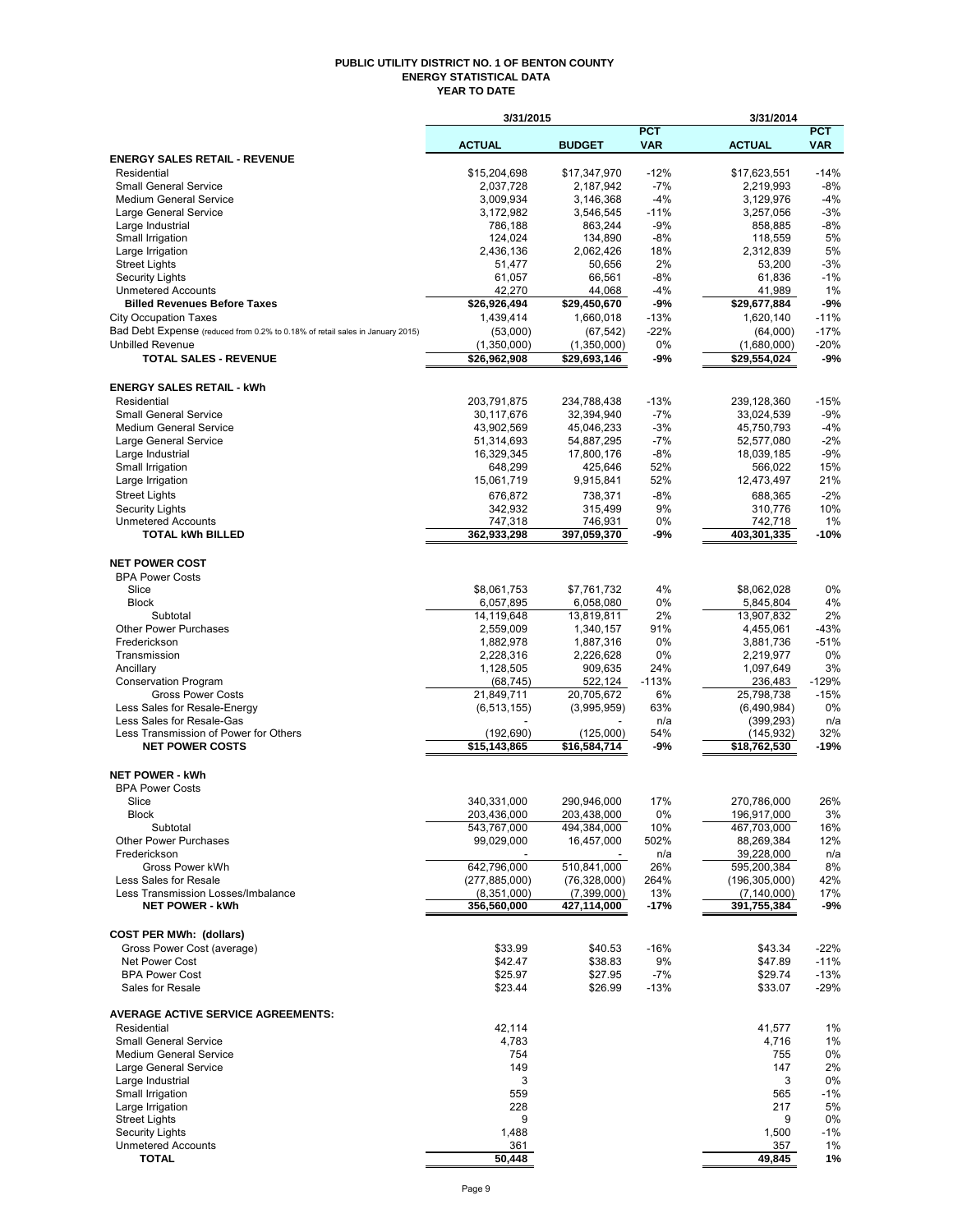#### **PUBLIC UTILITY DISTRICT NO. 1 OF BENTON COUNTY KWH SALES MONTHLY ACTIVITY**

|                              | January                       | February                 | March                    | April      | May          | June       | July        | August     | September  | October    | November     | December       | Total                     |
|------------------------------|-------------------------------|--------------------------|--------------------------|------------|--------------|------------|-------------|------------|------------|------------|--------------|----------------|---------------------------|
| <b>Residential</b>           |                               |                          |                          |            |              |            |             |            |            |            |              |                |                           |
| 2011                         | 87,928,561                    | 74,994,510               | 66,362,298               | 56,496,440 | 44,658,070   | 38,780,815 | 45,214,732  | 49,562,439 | 53,301,689 | 40,235,412 | 51,381,140   | 79,037,233     | 687,953,339               |
| 2012                         | 88,212,383                    | 80,652,978               | 57,019,446               | 49,435,721 | 40,022,618   | 41,521,205 | 46,830,893  | 57,987,360 | 50,232,442 | 36,528,055 | 52,822,005   | 66,753,204     | 668,018,310               |
| 2013                         | 85,933,904                    | 77,488,047               | 56,513,417               | 48,071,841 | 41,520,865   | 42,301,535 | 51,932,912  | 59,463,795 | 53,272,213 | 41,006,176 | 52,879,427   | 87,502,483     | 697,886,615               |
| 2014                         | 90,995,045                    | 86,856,866               | 61,276,449               | 46,126,349 | 38,751,097   | 43,347,010 | 51,878,664  | 62,101,272 | 49,381,509 | 38,520,801 | 51, 127, 327 | 76,441,442     | 696,803,831               |
| 2015                         | 81,753,251                    | 70,842,807               | 51,195,817               |            |              |            |             |            |            |            |              |                | 203,791,875               |
| <b>Small General Service</b> |                               |                          |                          |            |              |            |             |            |            |            |              |                |                           |
| 2011                         | 11,059,833                    | 10,192,630               | 9,181,231                | 9,382,413  | 9,157,991    | 9,277,162  | 10,078,685  | 10,533,804 | 10,921,485 | 9,047,075  | 8,522,751    | 10,983,138     | 118,338,198               |
| 2012                         | 11,620,253                    | 11,081,244               | 8,731,569                | 8,613,151  | 9,186,607    | 9,378,977  | 10,247,220  | 11,671,124 | 11,202,911 | 8,464,869  | 9,293,606    | 9,929,524      | 119,421,055               |
| 2013                         | 11,394,724                    | 10,700,711               | 8,862,866                | 8,958,701  | 9,285,161    | 9,833,210  | 10,896,923  | 12,097,199 | 11,379,590 | 8,965,721  | 9,306,967    | 11,245,947     | 122,927,720               |
| 2014                         | 12,002,884                    | 11,773,687               | 9,247,968                | 8,838,271  | 8,960,528    | 10,069,805 | 10,898,332  | 12,390,218 | 11,106,946 | 9,214,420  | 9,056,203    | 10,725,578     | 124,284,840               |
| 2015                         | 11,273,647                    | 10,444,066               | 8,399,963                |            |              |            |             |            |            |            |              |                | 30,117,676                |
|                              | <b>Medium General Service</b> |                          |                          |            |              |            |             |            |            |            |              |                |                           |
| 2011                         | 15,884,076                    | 14,063,566               | 13,241,633               | 14,443,388 | 14, 171, 832 | 13,508,596 | 14,835,014  | 15,898,300 | 16,378,392 | 13,612,489 | 12,898,272   | 16,527,877     | 175,463,435               |
| 2012                         | 15,995,754                    | 14,843,947               | 12,863,785               | 13,464,357 | 13,553,914   | 14,103,136 | 14,973,817  | 16,437,847 | 16,513,370 | 14,079,820 | 14,709,116   | 14,459,816     | 175,998,679               |
| 2013                         | 15,375,716                    | 14,629,522               | 12,714,807               | 13,158,263 | 13,461,961   | 14,198,240 | 15,233,651  | 16,943,765 | 16,157,388 | 14,583,038 | 14,990,108   | 15,803,535     | 177,249,994               |
| 2014                         | 16,255,765                    | 16,174,267               | 13,320,761               | 13,438,288 | 13,403,247   | 14,808,800 | 15,526,971  | 17,145,841 | 15,985,439 | 15,533,136 | 14,950,232   | 15,501,055     | 182,043,802               |
| 2015                         | 15,719,991                    | 15,058,182               | 13,124,396               |            |              |            |             |            |            |            |              |                | 43,902,569                |
| <b>Large General Service</b> |                               |                          |                          |            |              |            |             |            |            |            |              |                |                           |
| 2011                         | 16,667,038                    | 16,211,666               | 15,328,400               | 17,016,972 | 16,378,040   | 16,603,740 | 17,087,020  | 17,842,100 | 20,127,280 | 18,812,860 | 16,068,160   | 21,525,480     | 209,668,756               |
| 2012                         | 17,752,480                    | 17,246,280               | 15,614,938               | 17,276,652 | 17,948,285   | 17,269,044 | 17,262,035  | 20,169,040 | 19,875,000 | 19,266,300 | 20,172,401   | 17,524,790     | 217, 377, 245             |
| 2013                         | 18,363,206                    | 16,370,904               | 16,064,720               | 17,280,008 | 17,300,043   | 17,480,703 | 18,704,243  | 20,956,543 | 20,230,220 | 19,362,880 | 19,518,760   | 17,683,240     | 219,315,470               |
| 2014                         | 18,043,140                    | 18,004,500               | 16,529,440               | 16,641,080 | 17,175,060   | 18,408,820 | 19,689,940  | 21,264,420 | 21,006,340 | 21,502,220 | 19,841,340   | 18,573,000     | 226,679,300               |
| 2015                         | 17,888,911                    | 17,212,717               | 16,213,065               |            |              |            |             |            |            |            |              |                | 51,314,693                |
| Large Industrial             |                               |                          |                          |            |              |            |             |            |            |            |              |                |                           |
| 2011                         | 6,299,710                     | 4,802,485                | 6,254,835                | 4,856,705  | 6,011,530    | 5,928,790  | 6,292,475   | 6,387,425  | 5,827,005  | 3,302,090  | 2,967,790    | 6,479,970      | 65,410,810                |
| 2012                         | 6,484,220                     | 5,701,260                | 6,243,370                | 6,036,840  | 5,596,185    | 5,463,635  | 5,815,140   | 6,333,690  | 4,362,805  | 6,313,930  | 6,307,555    | 5,916,535      | 70,575,165                |
| 2013                         | 6,303,530                     | 5,690,550                | 5,970,720                | 6,363,470  | 6,331,645    | 6,273,940  | 6,074,935   | 6,052,520  | 3,037,994  | 6,374,590  | 4,922,960    | 6,405,925      | 69,802,779                |
| 2014                         | 6,203,055                     | 5,695,020                | 6,141,110                | 5,917,690  | 6,227,320    | 6,005,800  | 6,111,425   | 6,258,875  | 5,080,145  | 6,181,005  | 6,125,825    | 5,922,215      | 71,869,485                |
| 2015                         | 5,597,495                     | 5,394,485                | 5,337,365                |            |              |            |             |            |            |            |              |                | 16,329,345                |
| <b>Small Irrigation</b>      |                               |                          |                          |            |              |            |             |            |            |            |              |                |                           |
| 2011                         | 3,723                         | 2,907                    | 337,065                  | 903,922    | 1,753,860    | 2,125,131  | 2,842,380   | 3,157,391  | 2,260,605  | 1,098,718  | 113,937      | 6,895          | 14,606,534                |
| 2012                         | 98                            | 8                        | 300,470                  | 947,657    | 2,146,900    | 2,179,098  | 3,052,837   | 3,270,042  | 2,207,181  | 1,058,286  | 2,284        | $\overline{7}$ | 15,164,868                |
| 2013                         | 101                           | $\overline{\phantom{a}}$ | 480,748                  | 1,347,003  | 2,288,143    | 2,390,103  | 3,152,789   | 2,941,397  | 1,826,383  | 742,890    | 41,696       | 30             | 15,211,283                |
| 2014                         |                               |                          | 566,022                  | 1,370,794  | 2,487,573    | 2,926,545  | 3,475,842   | 2,988,591  | 2,248,398  | 1,145,157  | (52)         |                | 17,208,870                |
| 2015                         |                               | 9                        | 648,290                  |            |              |            |             |            |            |            |              |                | 648,299                   |
| Large Irrigation             |                               |                          |                          |            |              |            |             |            |            |            |              |                |                           |
| 2011                         | 58,069                        | 431,210                  | 4,512,419                | 21,126,273 | 36,909,547   | 72,058,616 | 86,862,127  | 84,616,557 | 40,855,201 | 14,327,819 | 5,400,066    | 234,854        | 367,392,758               |
| 2012                         | 527,285                       | 661,067                  | 6,815,749                | 22,601,004 | 63,674,660   | 58,919,819 | 83,415,022  | 75,956,400 | 37,124,484 | 18,674,352 | 1,931,662    | 271,944        | 370,573,448               |
| 2013                         | 259,061                       | 415,476                  | 10,346,643               | 24,726,514 | 62,939,428   | 75,510,554 | 97,242,342  | 66,591,892 | 27,504,705 | 18,933,975 | 5,069,220    | (2, 131, 722)  | 387,408,088               |
| 2014<br>2015                 | 247,328<br>214,532            | 266,769<br>210,554       | 11,959,400<br>14,636,633 | 40,053,677 | 68,929,139   | 94,789,557 | 102,773,871 | 67,085,339 | 38,117,908 | 27,773,132 | 3,179,515    | 258,931        | 455,434,566<br>15,061,719 |
|                              |                               |                          |                          |            |              |            |             |            |            |            |              |                |                           |
| <b>Street Lights</b>         | 447,437                       | 447,617                  | 447,617                  | 447,905    | 447,905      | 471,089    | 471,071     | 469,991    | 469,991    | 470,063    | 470,675      | 470,680        | 5,532,041                 |
| 2011<br>2012                 | 432,872                       | 432,872                  | 398,337                  | 356,249    | 346,935      | 339,628    | 339,628     | 327,569    | 309,982    | 300,873    | 285,170      | 266,257        | 4,136,372                 |
| 2013                         | 229,267                       | 229,267                  | 229,161                  | 229,161    | 229,161      | 229,161    | 229,161     | 229,209    | 229,209    | 229,245    | 229,395      | 229,425        | 2,750,822                 |
| 2014                         | 229,425                       | 229,425                  | 229,515                  | 229,515    | 225,070      | 224,939    | 225,064     | 225,640    | 225,514    | 225,514    | 225,298      | 225,586        | 2,720,505                 |
| 2015                         | 225,624                       | 225,624                  | 225,624                  |            |              |            |             |            |            |            |              |                | 676,872                   |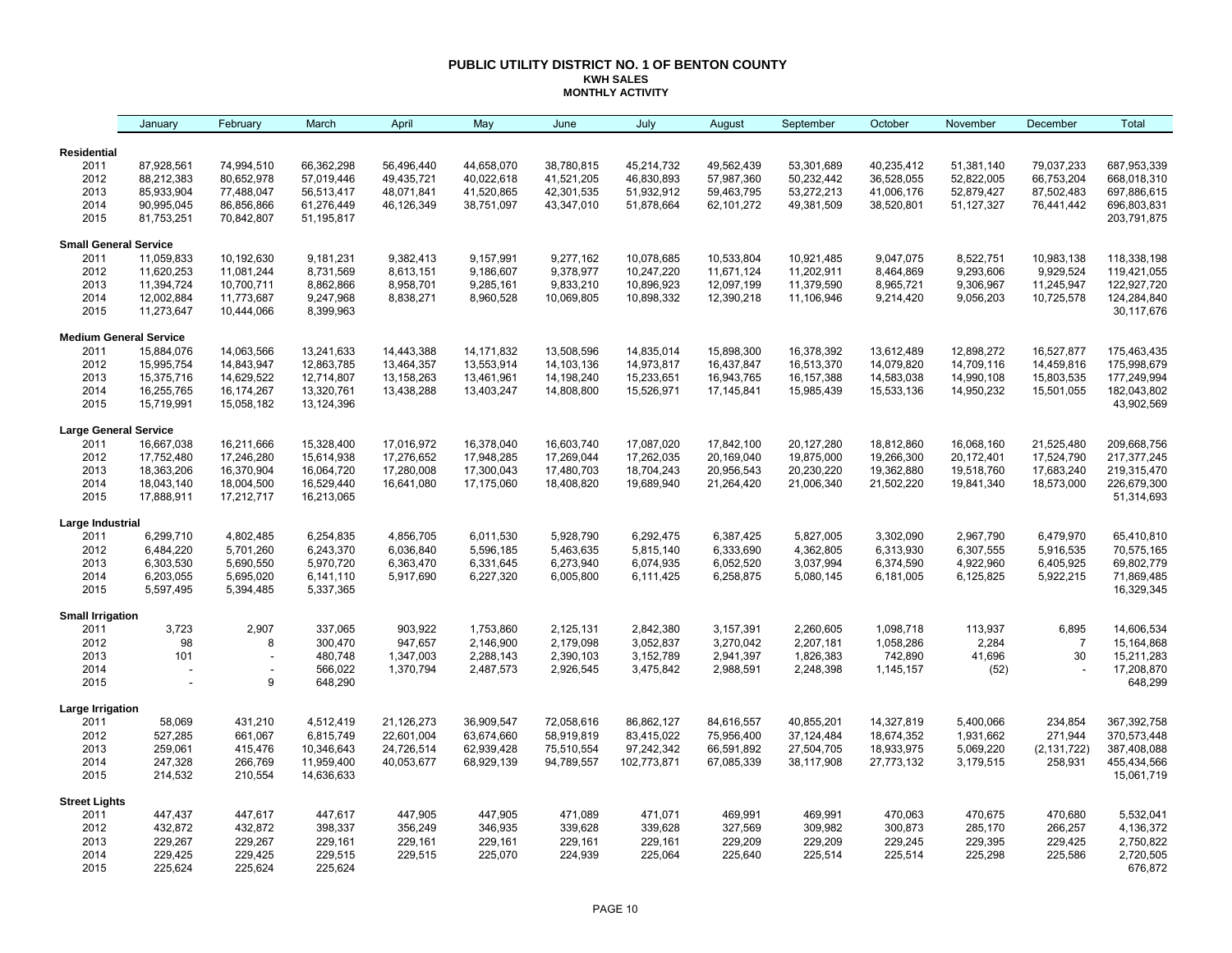#### **PUBLIC UTILITY DISTRICT NO. 1 OF BENTON COUNTY KWH SALES MONTHLY ACTIVITY**

|                        | January     | February    | March       | April       | May         | June        | July        | August      | September     | October     | November    | December    | Total        |
|------------------------|-------------|-------------|-------------|-------------|-------------|-------------|-------------|-------------|---------------|-------------|-------------|-------------|--------------|
| <b>Security Lights</b> |             |             |             |             |             |             |             |             |               |             |             |             |              |
| 2011                   | 90,387      | 90,567      | 90,675      | 90,675      | 90,747      | 91,323      | 90,855      | 90,207      | 90,315        | 90,315      | 90,315      | 90,459      | 1,086,840    |
| 2012                   | 90,387      | 90,459      | 90,387      | 90,423      | 90,135      | 90,099      | 90,135      | 90,135      | 90,135        | 90,873      | 90,765      | 89,811      | 1,083,744    |
| 2013                   | 104,964     | 104,964     | 105,351     | 105,258     | 105,222     | 105,163     | 105,163     | 104,948     | 104,561       | 104,346     | 103,807     | 103,678     | 1,257,425    |
| 2014                   | 103,678     | 103,678     | 103,420     | 103,377     | 103,334     | 103,248     | 103,476     | 114,623     | 114,494       | 114,494     | 114,444     | 114,430     | 1,296,696    |
| 2015                   | 114,451     | 114,408     | 114,073     |             |             |             |             |             |               |             |             |             | 342,932      |
| <b>Unmetered</b>       |             |             |             |             |             |             |             |             |               |             |             |             |              |
| 2011                   | 243,193     | 243,193     | 243,193     | 243,193     | 242,209     | 242,209     | 242,324     | 242,154     | 242,154       | 242,154     | 241,579     | 241,464     | 2,909,019    |
| 2012                   | 241,464     | 241,464     | 244,466     | 244,466     | 244,466     | 244,472     | 244,472     | 244,472     | 244,472       | 244,472     | 244,472     | 244,472     | 2,927,630    |
| 2013                   | 243,914     | 245,210     | 246,506     | 246,506     | 247,676     | 247,676     | 247,676     | 247,676     | 247,676       | 247,676     | 247,676     | 247,686     | 2,963,554    |
| 2014                   | 247,686     | 247,516     | 247,516     | 247,516     | 248,246     | 248,246     | 248,246     | 249,106     | 249,106       | 249,106     | 249,106     | 249,106     | 2,980,502    |
| 2015                   | 249,106     | 249,106     | 249,106     |             |             |             |             |             |               |             |             |             | 747,318      |
| <b>Total</b>           |             |             |             |             |             |             |             |             |               |             |             |             |              |
| 2011                   | 138,682,027 | 121,480,351 | 115,999,366 | 125,007,886 | 129,821,731 | 159,087,471 | 184,016,683 | 188,800,368 | 150,474,117   | 101,238,995 | 98,154,685  | 135,598,050 | 648,361,730  |
| 2012                   | 141,357,196 | 130,951,579 | 108,322,517 | 119,066,520 | 152,810,705 | 149,509,113 | 182,271,199 | 192,487,679 | 142, 162, 782 | 105,021,830 | 105,859,036 | 115,456,360 | 645,276,516  |
| 2013                   | 138,208,387 | 125,874,651 | 111,534,939 | 120,486,725 | 153,709,305 | 168,570,285 | 203,819,795 | 185,628,944 | 133,989,939   | 110,550,537 | 107,310,016 | 137,090,227 | 696,773,750  |
| 2014                   | 144,328,006 | 139,351,728 | 119,621,601 | 132,966,557 | 156,510,614 | 190,932,770 | 210,931,831 | 189,823,925 | 143,515,799   | 120,458,985 | 104,869,238 | 128,011,343 | ,781,322,397 |
| 2015                   | 133,037,008 | 119,751,958 | 110,144,332 |             |             |             |             |             |               |             |             |             | 362,933,298  |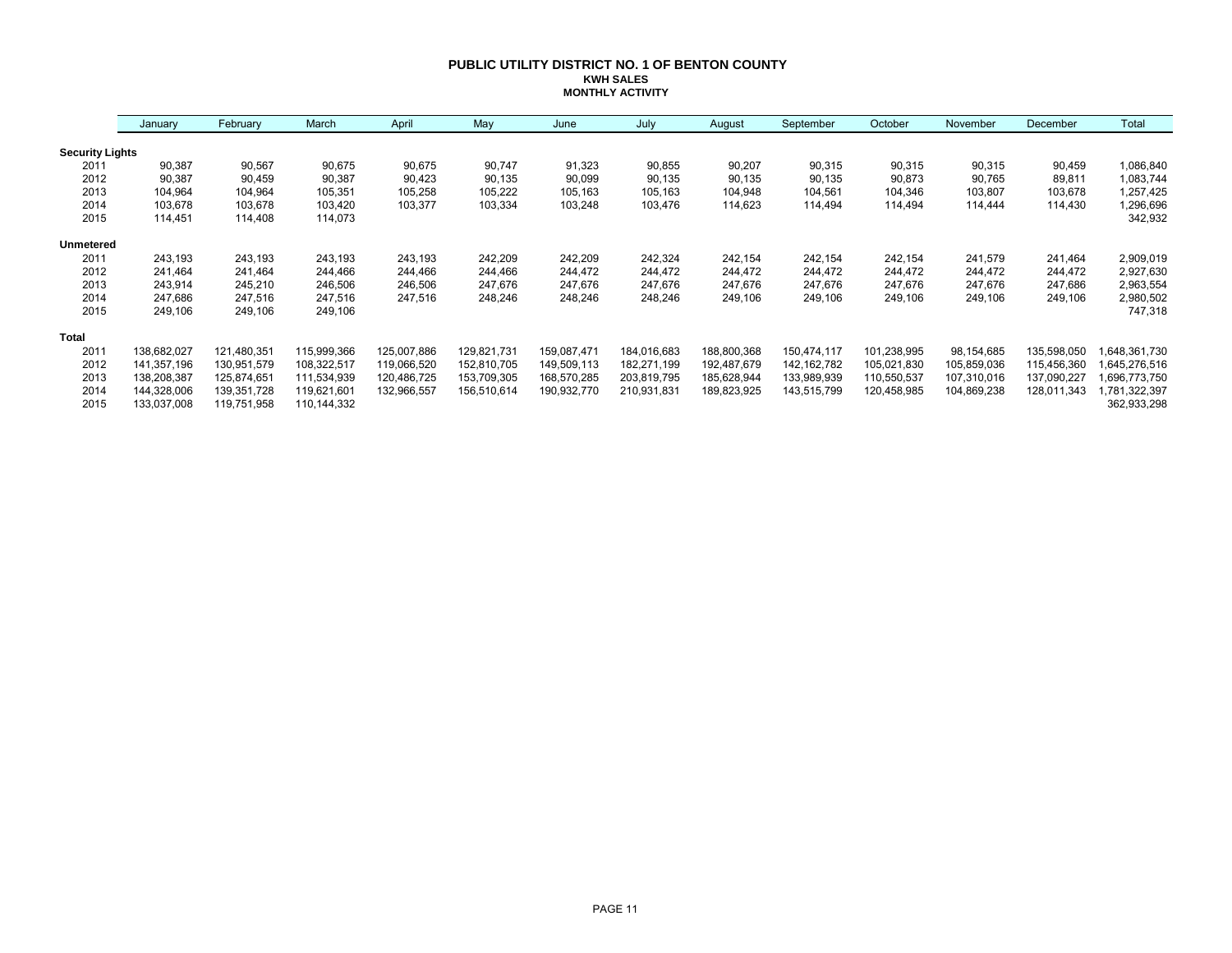# **PUBLIC UTILITY DISTRICT NO. 1 OF BENTON COUNTY CAPITAL ADDITIONS AND RETIREMENTS CURRENT MONTH**

|                                                                       | <b>BALANCE</b>          |                                            |                          | <b>BALANCE</b>          |
|-----------------------------------------------------------------------|-------------------------|--------------------------------------------|--------------------------|-------------------------|
|                                                                       | 2/28/2015               | <b>ADDITIONS</b>                           | <b>RETIREMENTS</b>       | 3/31/2015               |
| <b>INTANGIBLE PLANT:</b>                                              |                         |                                            |                          |                         |
| Organizations                                                         | \$28,379                | \$0                                        | \$0                      | \$28,379                |
| Franchises & Consents                                                 | 10,022                  |                                            |                          | 10,022                  |
| Miscellaneous & Intangible Plant                                      | 29,078                  | $\overline{\phantom{a}}$                   | $\overline{\phantom{a}}$ | 29,078                  |
| <b>TOTAL</b>                                                          | 67,480                  | $\blacksquare$                             |                          | 67,480                  |
| <b>GENERATION PLANT:</b>                                              |                         |                                            |                          |                         |
| Land & Land Rights                                                    |                         |                                            |                          |                         |
| Structures & Improvements                                             | 1,141,911               |                                            |                          | 1,141,911               |
| <b>Fuel Holders &amp; Accessories</b>                                 |                         |                                            |                          |                         |
| <b>Other Electric Generation</b>                                      | 261,940                 |                                            |                          | 261,940                 |
| <b>Accessory Electric Equipment</b>                                   |                         |                                            |                          |                         |
| Miscellaneous Power Plant Equipment<br><b>TOTAL</b>                   | 1,403,851               | $\overline{\phantom{a}}$<br>$\blacksquare$ |                          | $\overline{1,}403,851$  |
|                                                                       |                         |                                            |                          |                         |
| <b>TRANSMISSION PLANT:</b>                                            |                         |                                            |                          |                         |
| Land & Land Rights                                                    | 156,400                 |                                            |                          | 156,400                 |
| Clearing Land & Right Of Ways                                         | 25,544                  |                                            |                          | 25,544                  |
| <b>Transmission Station Equipment</b><br><b>Towers &amp; Fixtures</b> | 832,047                 |                                            |                          | 832,047                 |
| Poles & Fixtures                                                      | 3,976,615               |                                            |                          | 3,976,615               |
| Overhead Conductor & Devices                                          | 3,021,163               |                                            |                          | 3,021,163               |
| <b>TOTAL</b>                                                          | 8,011,769               |                                            |                          | 8,011,769               |
|                                                                       |                         |                                            |                          |                         |
| <b>DISTRIBUTION PLANT:</b>                                            |                         |                                            |                          |                         |
| Land & Land Rights                                                    | 1,618,484               | 1,638                                      |                          | 1,620,122               |
| Structures & Improvements<br><b>Station Equipment</b>                 | 290,439<br>37,209,493   |                                            |                          | 290,439<br>37,209,493   |
| Poles, Towers & Fixtures                                              | 18,724,004              | 19,505                                     | (9,320)                  | 18,734,189              |
| Overhead Conductor & Devices                                          | 11,761,225              | 8,074                                      | (9, 422)                 | 11,759,878              |
| <b>Underground Conduit</b>                                            | 31,736,861              | 62,962                                     |                          | 31,799,824              |
| Underground Conductor & Devices                                       | 41,518,621              | 184,573                                    | (4,830)                  | 41,698,364              |
| <b>Line Transformers</b>                                              | 27,846,986              | 417,430                                    | (45,606)                 | 28,218,809              |
| Services-Overhead                                                     | 2,892,450               | 4,553                                      | (1, 562)                 | 2,895,441               |
| Services-Underground                                                  | 18,207,810              | 50,750                                     | (7, 758)                 | 18,250,802              |
| <b>Meters</b>                                                         | 10,251,301              | 5,828                                      |                          | 10,257,129              |
| Security Lighting                                                     | 876,946                 |                                            | (1,526)                  | 875,420                 |
| <b>Street Lighting</b><br><b>SCADA System</b>                         | 761,403<br>2,016,637    |                                            |                          | 761,403<br>2,016,637    |
| <b>TOTAL</b>                                                          | 205,712,660             | 755,314                                    | (80, 024)                | 206,387,950             |
|                                                                       |                         |                                            |                          |                         |
| <b>GENERAL PLANT:</b>                                                 |                         |                                            |                          |                         |
| Land & Land Rights                                                    | 1,130,759               |                                            |                          | 1,130,759               |
| Structures & Improvements                                             | 18,235,906              |                                            |                          | 18,235,906              |
| Information Systems & Technology<br><b>Transportation Equipment</b>   | 15,575,535<br>7,004,663 | 197,624                                    |                          | 15,575,535<br>7,202,286 |
| <b>Stores Equipment</b>                                               | 54,108                  |                                            |                          | 54,108                  |
| Tools, Shop & Garage Equipment                                        | 454,973                 |                                            |                          | 454,973                 |
| Laboratory Equipment                                                  | 535,877                 |                                            |                          | 535,877                 |
| <b>Communication Equipment</b>                                        | 2,400,115               |                                            |                          | 2,400,115               |
| <b>Broadband Equipment</b>                                            | 17,944,482              | 10,615                                     |                          | 17,955,097              |
| Miscellaneous Equipment                                               | 1,120,461               |                                            |                          | 1,120,461               |
| <b>Other Capitalized Costs</b>                                        | 11,230,681              | 11,458                                     |                          | 11,242,139              |
| <b>TOTAL</b>                                                          | 75,687,559              | 219,697                                    | $\overline{\phantom{a}}$ | 75,907,257              |
| TOTAL ELECTRIC PLANT ACCOUNTS                                         | 290,883,320             | 975,011                                    | (80, 024)                | 291,778,307             |
| <b>PLANT HELD FOR FUTURE USE</b>                                      | 388,589                 |                                            |                          | 388,589                 |
| <b>CONSTRUCTION WORK IN PROGRESS</b>                                  | 1,829,923               | 172,006                                    |                          | 2,001,929               |
| <b>TOTAL CAPITAL</b>                                                  | \$293,101,831           | \$1,147,017                                | (\$80,024)               | \$294,168,824           |
|                                                                       |                         |                                            |                          |                         |

**\$1,218,721 Budget**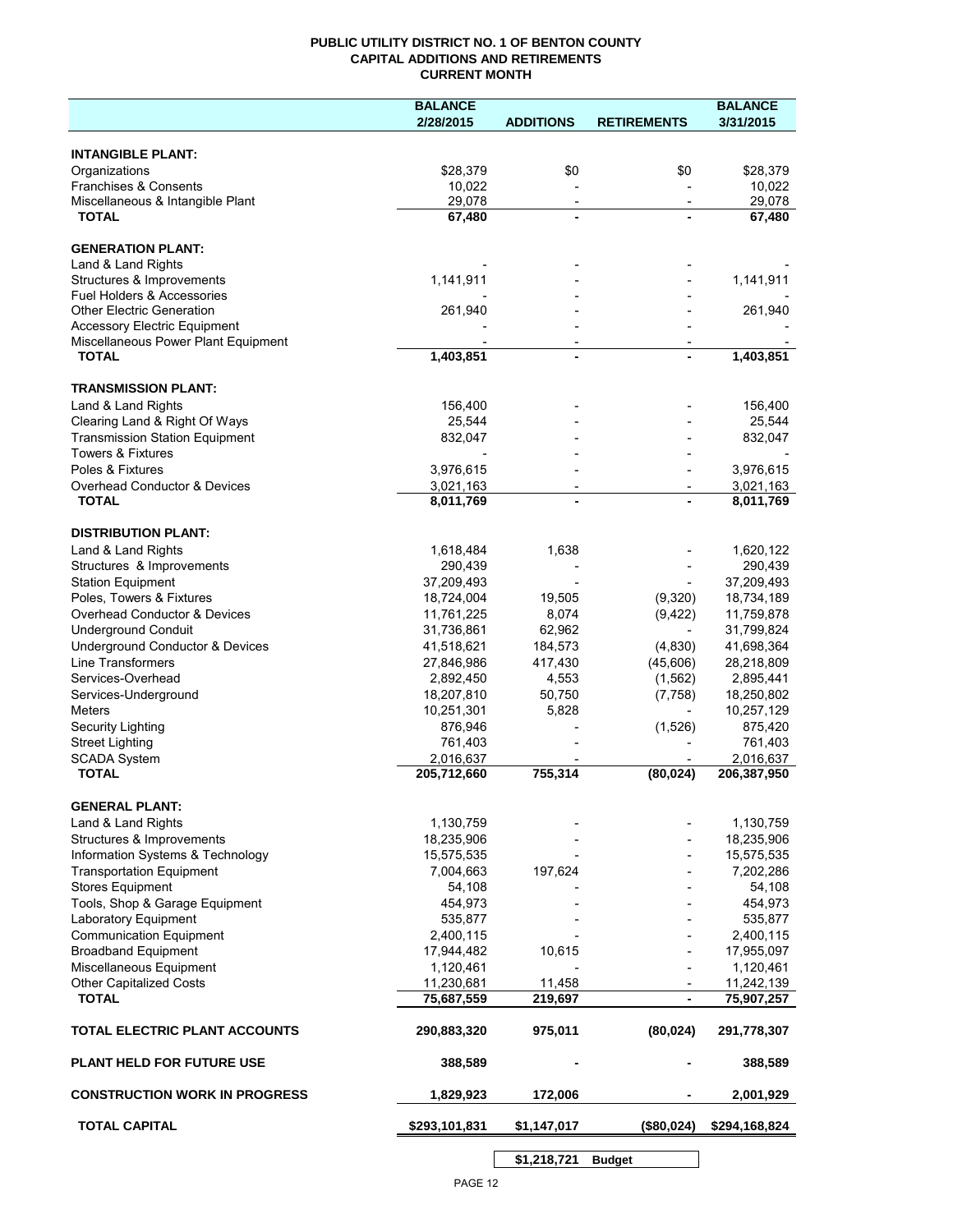# **PUBLIC UTILITY DISTRICT NO. 1 OF BENTON COUNTY CAPITAL ADDITIONS AND RETIREMENTS YEAR TO DATE**

|                                                     | <b>BALANCE</b> |                          |                          | <b>BALANCE</b> |
|-----------------------------------------------------|----------------|--------------------------|--------------------------|----------------|
|                                                     | 12/31/2014     | <b>ADDITIONS</b>         | <b>RETIREMENTS</b>       | 3/31/2015      |
|                                                     |                |                          |                          |                |
| <b>INTANGIBLE PLANT:</b>                            |                |                          |                          |                |
| Organizations                                       | \$28,379       | \$0                      | \$0                      | \$28,379       |
| Franchises & Consents                               | 10,022         |                          |                          | 10,022         |
| Miscellaneous & Intangible Plant                    | 29,078         | $\overline{\phantom{a}}$ | $\overline{\phantom{a}}$ | 29,078         |
| <b>TOTAL</b>                                        | 67,480         |                          |                          | 67,480         |
|                                                     |                |                          |                          |                |
| <b>GENERATION PLANT:</b>                            |                |                          |                          |                |
| Land & Land Rights                                  |                |                          |                          |                |
| Structures & Improvements                           | 1,141,911      |                          |                          | 1,141,911      |
| Fuel Holders & Accessories                          |                |                          |                          |                |
| <b>Other Electric Generation</b>                    | 261,940        |                          |                          | 261,940        |
| <b>Accessory Electric Equipment</b>                 |                |                          |                          |                |
| Miscellaneous Power Plant Equipment<br><b>TOTAL</b> | 1,403,851      |                          |                          | 1,403,851      |
|                                                     |                |                          |                          |                |
| <b>TRANSMISSION PLANT:</b>                          |                |                          |                          |                |
| Land & Land Rights                                  | 156,400        |                          |                          | 156,400        |
| Clearing Land & Right Of Ways                       | 25,544         |                          |                          | 25,544         |
| <b>Transmission Station Equipment</b>               | 832,047        |                          |                          | 832,047        |
| <b>Towers &amp; Fixtures</b>                        |                |                          |                          |                |
| Poles & Fixtures                                    | 3,974,373      | 2,500                    | (259)                    | 3,976,615      |
| Overhead Conductor & Devices                        | 3,010,644      | 24,392                   | (13, 873)                | 3,021,163      |
| <b>TOTAL</b>                                        | 7,999,008      | 26,892                   | (14, 131)                | 8,011,769      |
|                                                     |                |                          |                          |                |
| <b>DISTRIBUTION PLANT:</b>                          |                |                          |                          |                |
| Land & Land Rights                                  | 1,615,066      | 5,056                    |                          | 1,620,122      |
| Structures & Improvements                           | 290,439        |                          |                          | 290,439        |
| <b>Station Equipment</b>                            | 37,209,104     | 388                      |                          | 37,209,493     |
| Poles, Towers & Fixtures                            | 18,688,917     | 63,371                   | (18,099)                 | 18,734,189     |
| Overhead Conductor & Devices                        | 11,758,715     | 21,830                   | (20, 668)                | 11,759,878     |
| <b>Underground Conduit</b>                          | 31,642,484     | 173,893                  | (16, 553)                | 31,799,824     |
| Underground Conductor & Devices                     | 41,409,423     | 425,736                  | (136, 795)               | 41,698,364     |
| Line Transformers                                   | 27,565,110     | 744,127                  | (90, 428)                | 28,218,809     |
| Services-Overhead                                   | 2,885,875      | 13,583                   | (4,017)                  | 2,895,441      |
| Services-Underground                                | 18,107,312     | 159,710                  | (16, 221)                | 18,250,802     |
| <b>Meters</b>                                       | 10,226,191     | 30,938                   |                          | 10,257,129     |
| Security Lighting                                   | 876,499        | 1,057                    | (2, 136)                 | 875,420        |
| <b>Street Lighting</b>                              | 761,403        |                          |                          | 761,403        |
| <b>SCADA System</b>                                 | 2,007,957      | 8,681                    |                          | 2,016,637      |
| <b>TOTAL</b>                                        | 205,044,497    | 1,648,371                | (304, 918)               | 206,387,950    |
|                                                     |                |                          |                          |                |
| <b>GENERAL PLANT:</b>                               |                |                          |                          |                |
| Land & Land Rights                                  | 1,130,759      |                          |                          | 1,130,759      |
| Structures & Improvements                           | 18,229,463     | 6,444                    |                          | 18,235,906     |
| Information Systems & Technology                    | 15,412,631     | 162,904                  |                          | 15,575,535     |
| <b>Transportation Equipment</b>                     | 7,004,663      | 197,624                  |                          | 7,202,286      |
| <b>Stores Equipment</b>                             | 54,108         |                          |                          | 54,108         |
| Tools, Shop & Garage Equipment                      | 454,973        |                          |                          | 454,973        |
| Laboratory Equipment                                | 516,309        | 19,568                   |                          | 535,877        |
| <b>Communication Equipment</b>                      | 2,400,115      |                          |                          | 2,400,115      |
| <b>Broadband Equipment</b>                          | 17,844,162     | 110,935                  |                          | 17,955,097     |
| Miscellaneous Equipment                             | 1,120,461      |                          |                          | 1,120,461      |
| Other Capitalized Costs                             | 11,208,952     | 33,187                   |                          | 11,242,139     |
| <b>TOTAL</b>                                        | 75,376,596     | 530,661                  | -                        | 75,907,257     |
| <b>TOTAL ELECTRIC PLANT ACCOUNTS</b>                | 289,891,432    | 2,205,924                | (319,049)                | 291,778,307    |
| <b>PLANT HELD FOR FUTURE USE</b>                    | 388,589        |                          |                          | 388,589        |
|                                                     |                |                          |                          |                |
| <b>CONSTRUCTION WORK IN PROGRESS</b>                | 1,502,261      | 499,667                  |                          | 2,001,929      |
| <b>TOTAL CAPITAL</b>                                | \$291,782,282  | \$2,705,591              | (\$319,049)              | \$294,168,824  |
|                                                     |                | \$3,465,756              | <b>Budget</b>            |                |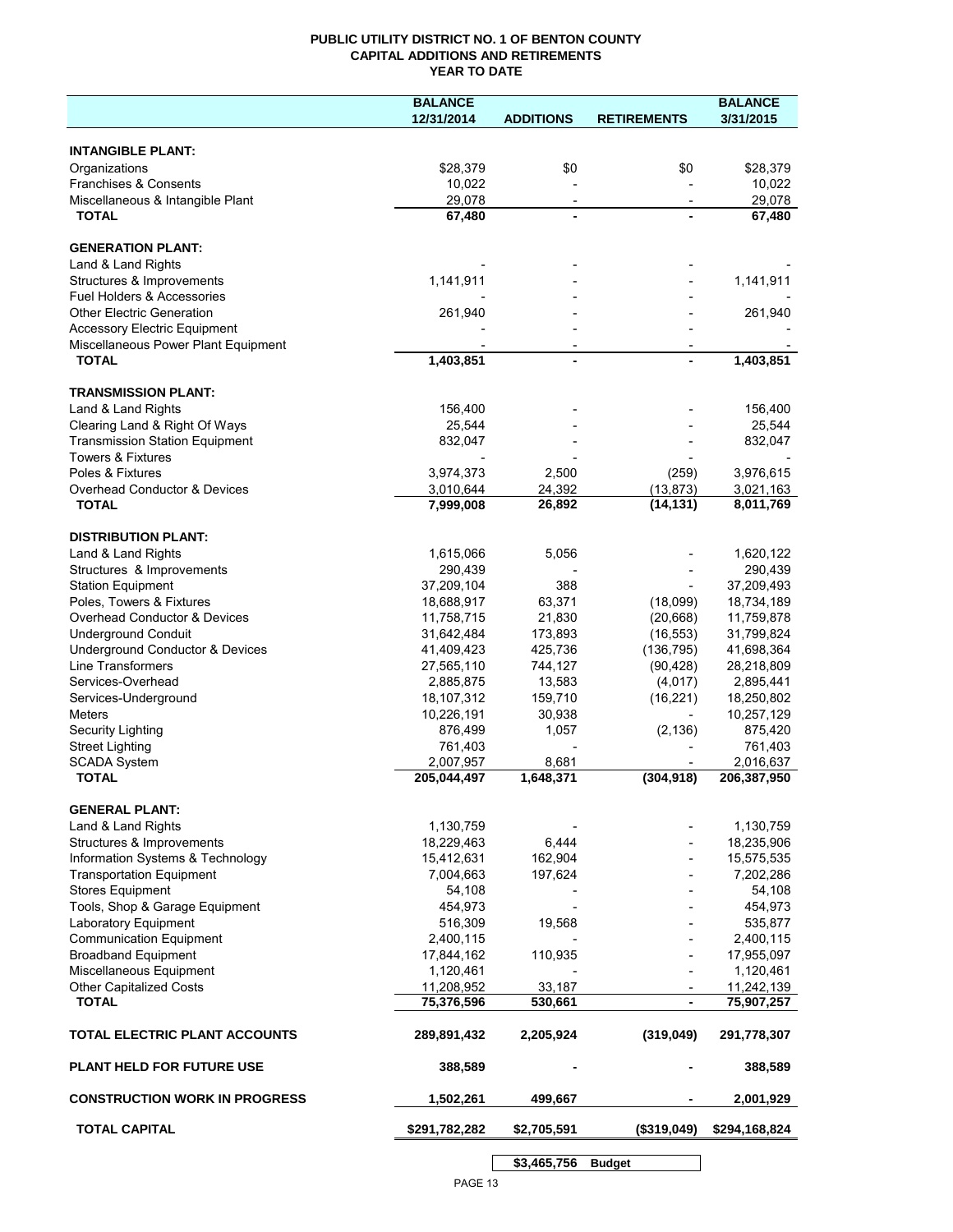# **PUBLIC UTILITY DISTRICT NO. 1 OF BENTON COUNTY STATEMENT OF CASH FLOWS**

|                                                                                                      | <b>YTD</b><br>3/31/2015    | <b>Monthly</b><br>3/31/2015 |
|------------------------------------------------------------------------------------------------------|----------------------------|-----------------------------|
| <b>CASH FLOWS FROM OPERATING ACTIVITIES</b>                                                          |                            |                             |
| Cash Received from Customers and Counterparties                                                      | \$36,116,759               | \$21,943,618                |
| Cash Paid to Suppliers and Counterparties                                                            | (25, 635, 236)             | (20, 140, 255)              |
| Cash Paid to Employees                                                                               | (2,963,209)                | (991, 135)                  |
| <b>Taxes Paid</b>                                                                                    | (2, 279, 565)<br>5,238,749 | (830, 376)                  |
| Net Cash Provided by (Used for) Operating Activities                                                 |                            | (\$18,148)                  |
| <b>CASH FLOWS FROM NONCAPITAL FINANCING ACTIVITIES</b>                                               |                            |                             |
| Other Interest Expense<br>Net Cash Used by Noncapital Financing Activities                           | (14, 444)<br>(14, 444)     |                             |
| <b>CASH FLOWS FROM CAPITAL AND RELATED FINANCING ACTIVITIES</b>                                      |                            |                             |
| <b>Acquisition of Capital Assets</b>                                                                 | (2,584,574)                | (1,071,384)                 |
| Proceeds from Sale of Revenue Bonds                                                                  |                            |                             |
| Cash Defeasance Principal and Interest                                                               |                            |                             |
| <b>Bond Principal Paid</b><br><b>Bond Interest Paid</b>                                              |                            |                             |
| <b>Capital Contributions</b>                                                                         | 261,636                    | 142,009                     |
| Sale of Assets                                                                                       | 15,371                     | 5,615                       |
| Net Cash Used by Capital and Related Financing Activities                                            | (2,307,567)                | (\$923,760)                 |
| <b>CASH FLOWS FROM INVESTING ACTIVITIES</b>                                                          |                            |                             |
| Interest Income                                                                                      | 68,906                     | 55,035                      |
| Proceeds from Sale of Investments<br>Purchase of Investments                                         | 2,999,500<br>(1,000,000)   | 1,000,000                   |
| Joint Venture Net Revenue (Expense)                                                                  |                            |                             |
| <b>Net Cash Provided by Investing Activities</b>                                                     | 2,068,406                  | \$1,055,035                 |
| NET INCREASE (DECREASE) IN CASH                                                                      | 4,985,144                  | \$113,127                   |
| <b>CASH BALANCE, BEGINNING</b>                                                                       | \$25,640,377               | 30,512,394                  |
| <b>CASH BALANCE, ENDING</b>                                                                          | \$30,625,521               | 30,625,521                  |
| <b>RECONCILIATION OF NET OPERATING INCOME TO NET</b><br><b>CASH PROVIDED BY OPERATING ACTIVITIES</b> |                            |                             |
| <b>Net Operating Revenues</b>                                                                        | \$930,579                  | \$897,308                   |
| Adjustments to reconcile net operating income to net cash                                            |                            |                             |
| provided by operating activities:<br>Depreciation & Amortization                                     | 3,510,886                  | 1,168,661                   |
| <b>Unbilled Revenues</b>                                                                             | 1,350,000                  | 550,000                     |
| Misellaneous Other Revenue & Receipts                                                                | 2,453                      | 2,412                       |
| Decrease (Increase) in Accounts Receivable                                                           | (90, 635)                  | (1,048,295)                 |
| Decrease (Increase) in BPA Prepay Receivable                                                         | 150,000                    | 50,000                      |
| Decrease (Increase) in Inventories                                                                   | (137, 914)                 | (227, 220)                  |
| Decrease (Increase) in Prepaid Expenses<br>Decrease (Increase) in Wholesale Power Receivable         | (148, 593)<br>(37,085)     | 106,374<br>(256, 699)       |
| Decrease (Increase) in Miscellaneous Assets                                                          | (169, 205)                 | 6,440                       |
| Decrease (Increase) in Prepaid Expenses and Other Charges                                            | 1,332,328                  | 590,808                     |
| Decrease (Increase) in Deferred Derivative Outflows                                                  |                            |                             |
| Increase (Decrease) in Deferred Derivative Inflows                                                   | (1, 187, 728)              | (542, 607)                  |
| Increase (Decrease) in Warrants Outstanding                                                          | (174,007)                  | (565, 220)                  |
| Increase (Decrease) in Accounts Payable                                                              | (1,272,860)                | (1,059,465)                 |
| Increase (Decrease) in Accrued Taxes Payable<br>Increase (Decrease) in Customer Deposits             | 886,811<br>29,113          | 169,803<br>19,982           |
| Increase (Decrease) in BPA Prepay Incentive Credit                                                   | (40, 314)                  | (13, 438)                   |
| Increase (Decrease) in Other Current Liabilities                                                     | 90,634                     | (8, 344)                    |
| Increase (Decrease) in Other Credits                                                                 | 214,286                    | 141,352                     |
| Net Cash Provided by (Used by) Operating Activities                                                  | \$5,238,749                | (\$18,148)                  |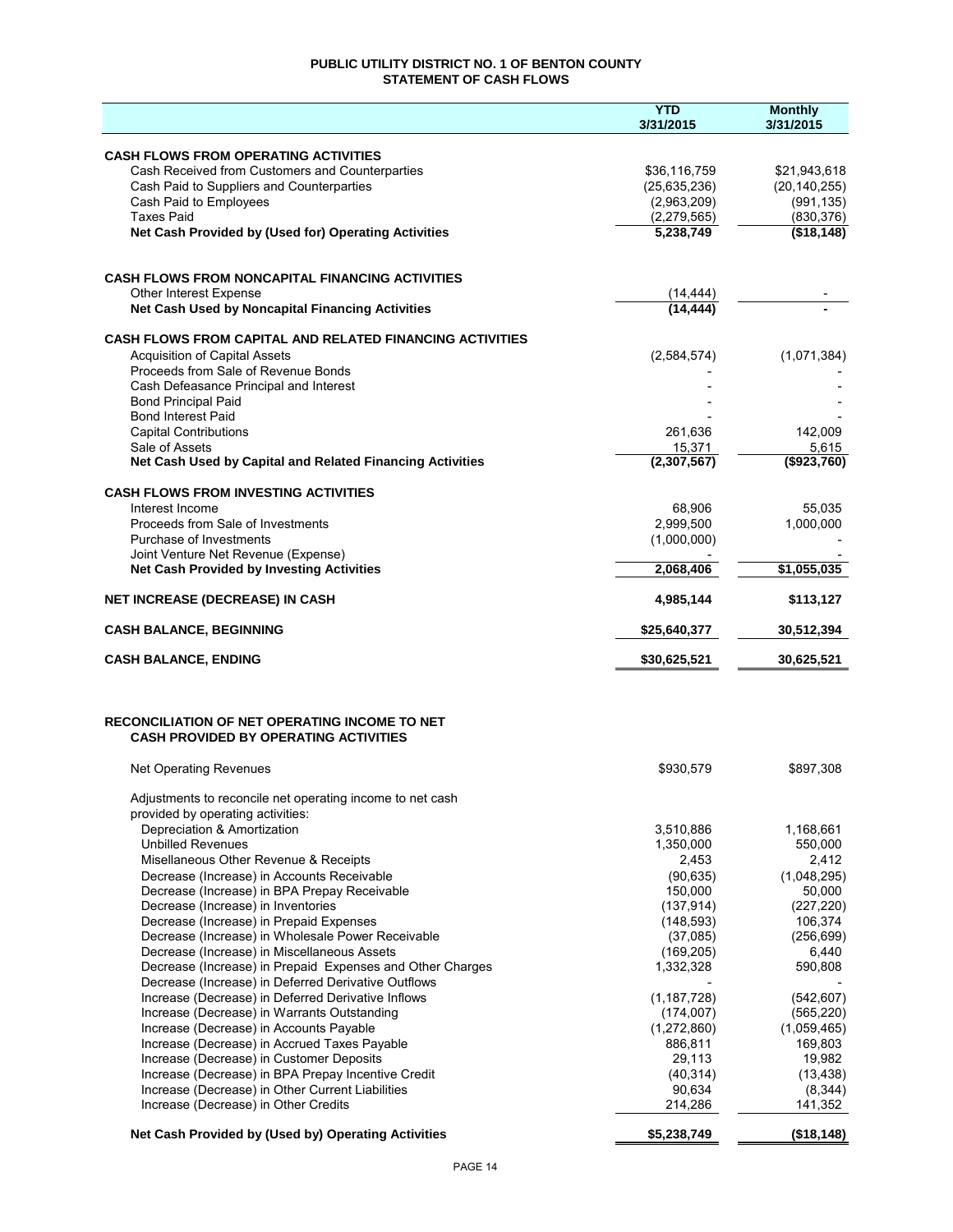# **PUBLIC UTILITY DISTRICT NO. 1 OF BENTON COUNTY WEATHER STATISTICS March 31, 2015**



|        | <b>Average Precipitation</b> |      |       |       |      |      |      |      |      |      |      |      |        |
|--------|------------------------------|------|-------|-------|------|------|------|------|------|------|------|------|--------|
| Year   | Jan                          | Feb  | March | April | May  | June | July | Aug  | Sept | Oct  | Nov  | Dec  | Annual |
| Normal | 0.94                         | 0.70 | 0.57  | 0.55  | 0.51 | 0.51 | 0.23 | 0.18 | 0.31 | 0.49 | 0.95 | 1.20 | 7.14   |
| 2015   | 0.67                         | 0.42 | 0.65  |       |      |      |      |      |      |      |      |      | 1.74   |
| 2014   | 0.37                         | .12  | .00.  | 0.38  | 0.24 | 0.26 | 0.04 | 0.88 | 0.16 | 0.77 | 0.38 | 0.93 | 6.53   |



|      |                                         |  |   | . . |      |       | . .    | _      |        |                          |     |  |        |
|------|-----------------------------------------|--|---|-----|------|-------|--------|--------|--------|--------------------------|-----|--|--------|
| 2015 | -                                       |  |   |     |      |       |        |        |        |                          |     |  | -      |
| 2014 | $\overline{\phantom{a}}$                |  |   |     | 78   | 192   | 552    | 438    | 142    | 24                       | -   |  | 1,426  |
| 2013 | -                                       |  |   |     | 83   | 162   | 488    | 393    | 187    | $\overline{\phantom{a}}$ |     |  | 1,318  |
|      | <b>Cumulative CDDs in Billing Cycle</b> |  |   |     |      |       |        |        |        |                          |     |  |        |
| 2015 | -                                       |  | - |     |      |       |        |        |        |                          |     |  | -      |
| 2014 | -                                       |  |   |     | 936  | 4.518 | .498   | 16.194 | 8.083  | 2,808                    | 169 |  | 44,206 |
| 2013 | -                                       |  |   | 19  | .939 | 2.870 | 10,350 | 13.741 | 10.106 | .833                     | -   |  | 40,858 |

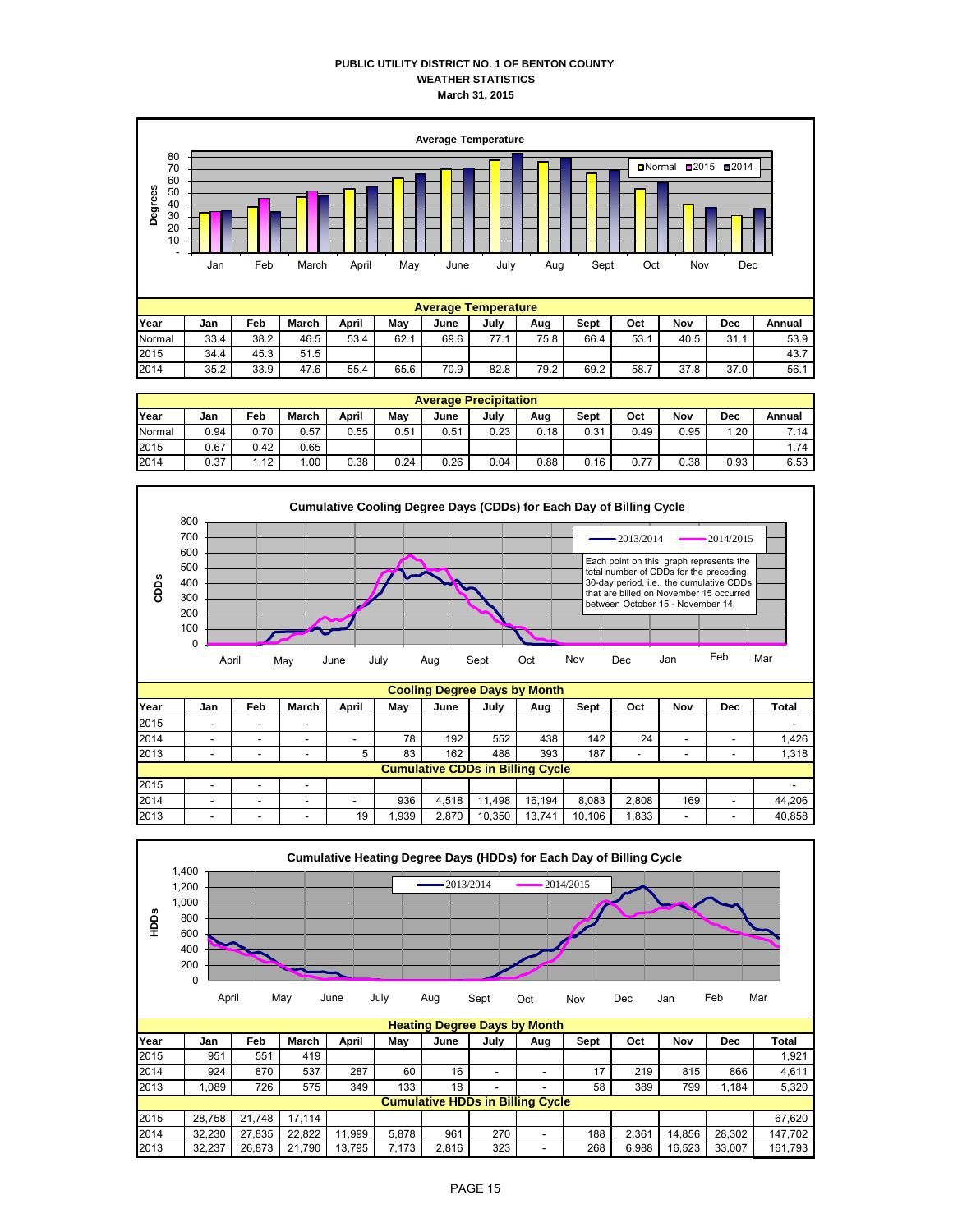#### **PUBLIC UTILITY DISTRICT NO. 1 OF BENTON COUNTY BROADBAND SUMMARY**

#### *March Highlights*

Benton connected Apple Valley Broadcasting (KXLY) with a 100Mbps and a 10Mbps fiber connection on a 3 year term. Tri-City Health has a new facility on 4th Avenue and are now connected to a 10Mbps connection on a 4 year term. Tri-City Labs now has a 10Mbps 3 year fiber connection to Prosser Memorial Hospital. We have two new DOL connections, Kennewick and Prosser, now connected to the fiber, both 10Mbps 2 year terms. L&I upgraded their connection to 100Mbps and renewed their term for 4 years. Libeler & Conner upgraded to 10Mbps and TRIDEC upgraded to 10Mbps as well. Noel Communications disconnected their OC48 between their Kennewick POP and Franklin POP.

|                                                                                                                                    |                          |           |                          |                          |              |     |      | <b>ACTUALS</b> |               |             |     |            |            |            |                                  |                        |
|------------------------------------------------------------------------------------------------------------------------------------|--------------------------|-----------|--------------------------|--------------------------|--------------|-----|------|----------------|---------------|-------------|-----|------------|------------|------------|----------------------------------|------------------------|
|                                                                                                                                    | 2015 Budget              | Jan       | Feb                      | <b>March</b>             | <b>April</b> | May | June | July           | <b>August</b> | <b>Sept</b> | Oct | <b>Nov</b> | <b>Dec</b> | <b>YTD</b> | <b>Budget</b><br><b>Variance</b> | Inception<br>to Date   |
| <b>OPERATING REVENUES</b>                                                                                                          |                          |           |                          |                          |              |     |      |                |               |             |     |            |            |            |                                  |                        |
| Ethernet                                                                                                                           | 1,626,858                | \$126,560 | \$117,616                | \$112,958                |              |     |      |                |               |             |     |            |            | \$357,133  | 1,269,725                        |                        |
| <b>TDM</b>                                                                                                                         | 146,284                  | 12,031    | 12,031                   | 8,837                    |              |     |      |                |               |             |     |            |            | \$32,899   | 113,385                          |                        |
| Wireless                                                                                                                           | $\overline{\phantom{a}}$ | 39        | 39                       | 39                       |              |     |      |                |               |             |     |            |            | \$117      | (117)                            |                        |
| Co-Location                                                                                                                        | ٠                        |           |                          | $\sim$                   |              |     |      |                |               |             |     |            |            | \$0        |                                  |                        |
| Internet Transport Service                                                                                                         | 136,140                  | 10,295    | 10,295                   | 10,295                   |              |     |      |                |               |             |     |            |            | \$30,885   | 105,255                          |                        |
| <b>Fixed Wireless</b>                                                                                                              | 97,376                   | 7,646     | 7,600                    | 7,617                    |              |     |      |                |               |             |     |            |            | \$22,863   | 74,513                           |                        |
| Broadband Revenue - Other                                                                                                          | 276,242                  | 23,470    | 34,162                   | 23,470                   |              |     |      |                |               |             |     |            |            | \$81,102   | 195,140                          |                        |
| Subtotal                                                                                                                           | 2,282,900                | 180,041   | 181,743                  | 163,217                  | $\sim$       |     |      |                |               |             |     |            |            | \$525,000  |                                  |                        |
| NoaNet Maintenance Revenue                                                                                                         |                          |           | 852                      |                          |              |     |      |                |               |             |     |            |            | \$852      |                                  |                        |
| <b>Bad Debt Expense</b>                                                                                                            |                          |           | $\sim$                   | $\overline{\phantom{a}}$ |              |     |      |                |               |             |     |            |            | \$0        |                                  |                        |
| <b>Total Operating Revenues</b>                                                                                                    | 2,282,900                | 180,041   | 182,595                  | 163,217                  |              |     |      |                |               |             |     |            |            | \$525,852  | 1,757,048                        | 12,699,496             |
| <b>OPERATING EXPENSES</b>                                                                                                          |                          |           |                          |                          |              |     |      |                |               |             |     |            |            |            |                                  |                        |
| Marketing & Business Development                                                                                                   |                          | $\sim$    | ٠                        |                          |              |     |      |                |               |             |     |            |            | \$0        |                                  |                        |
| <b>General Expenses</b>                                                                                                            | 375,119                  | 8,714     | 127,448                  | 92,063                   |              |     |      |                |               |             |     |            |            | \$228,225  | 146,894                          |                        |
| Other Maintenance                                                                                                                  | 45,825                   | 3,207     | 5,141                    | 10,121                   |              |     |      |                |               |             |     |            |            | \$18,468   | 27,357                           |                        |
| <b>NOC Maintenance</b>                                                                                                             | 398,251                  | $\sim$    | $\sim$                   | $\sim$                   |              |     |      |                |               |             |     |            |            | \$0        | 398,251                          |                        |
| Wireless Maintenance                                                                                                               | 1,149                    |           | $\overline{\phantom{a}}$ | 598                      |              |     |      |                |               |             |     |            |            | \$598      | 551                              |                        |
| <b>Subtotal</b>                                                                                                                    | 820,344                  | 11,921    | 132,589                  | 102,781                  |              |     |      |                |               |             |     |            |            | \$247,291  | 573,053                          | 8,091,871              |
| NoaNet Maintenance Expense                                                                                                         | 4,227                    | $\sim$    | $\sim$                   | 622                      |              |     |      |                |               |             |     |            |            | \$622      | 3,605                            |                        |
| Depreciation                                                                                                                       | 900,804                  | 98,590    | 86,496                   | 86,923                   |              |     |      |                |               |             |     |            |            | \$272,008  | 628,796                          | 8,063,500              |
| <b>Total Operating Expenses</b>                                                                                                    | 1,725,375                | 110,511   | 219,085                  | 190,326                  |              |     |      |                |               |             |     |            |            | \$519,921  | 1,205,454                        | 16,155,371             |
| <b>OPERATING INCOME (LOSS)</b>                                                                                                     | 557,525                  | 69,530    | (36, 490)                | (27, 109)                |              |     |      |                |               |             |     |            |            | \$5,931    | 551,594                          | (3,455,875)            |
| <b>NONOPERATING REVENUES &amp; EXPENSES</b><br>Internal Interest due to Power Business Unit <sup>(1)</sup><br><b>Grant Revenue</b> | (373, 380)               | (30,651)  | (31, 741)                | (29, 496)                |              |     |      |                |               |             |     |            |            | (\$91,888) | 281,492                          | (5,460,359)<br>215,000 |
| <b>CAPITAL CONTRIBUTIONS</b>                                                                                                       | 966,403                  |           |                          |                          |              |     |      |                |               |             |     |            |            | \$0        | (966, 403)                       | 6,174,618              |
| <b>INTERNAL NET INCOME (LOSS)</b>                                                                                                  | \$1,150,548              | \$38,879  | (\$68,231)               | (\$56,605)               | \$0          | \$0 | \$0  | \$0            | \$0           | \$0         | \$0 | \$0        |            | (\$85,957) | (\$133,317)                      | (\$2,526,616)          |
|                                                                                                                                    |                          |           |                          |                          |              |     |      |                |               |             |     |            |            |            |                                  |                        |
| <b>NOANET COSTS</b>                                                                                                                |                          |           |                          |                          |              |     |      |                |               |             |     |            |            |            |                                  |                        |
| <b>Member Assessments</b>                                                                                                          |                          |           | $\overline{\phantom{a}}$ |                          |              |     |      |                |               |             |     |            |            | $\sim$     |                                  | \$3,159,092            |
| Membership Support                                                                                                                 |                          | 1,164     | 689                      | 122                      |              |     |      |                |               |             |     |            |            | \$1,975    |                                  | 109,408                |
| <b>Total NoaNet Costs</b>                                                                                                          | \$0                      | \$1,164   | \$689                    | \$122                    | \$0          | \$0 | \$0  | \$0            | \$0           | \$0         | \$0 | \$0        | \$0        | \$1,975    | (\$1,975)                        | \$3,268,500            |
| <b>CAPITAL EXPENDITURES</b>                                                                                                        | \$1,596,604              | \$12,471  | \$37,004                 | \$62,488                 |              |     |      |                |               |             |     |            |            | \$111,962  | \$1,484,642                      | \$18,590,768           |
| <b>INET CASH (TO)/FROM BROADBAND<sup>(2)</sup></b>                                                                                 | \$828,128                | \$154,486 | \$12,312                 | (\$2,796)                | \$0          | \$0 | \$0  | \$0            | \$0           | \$0         | \$0 | \$0        |            | \$164,002  |                                  | (\$10,862,025)         |

(1) Internal interest budget is estimated based on cash flow projections (an interest rate of 3.6% is being used).

(2) Includes excess of revenues over operating costs, capital expenditures and NoaNet assessments; excludes depreciation and internal interest to Electric System